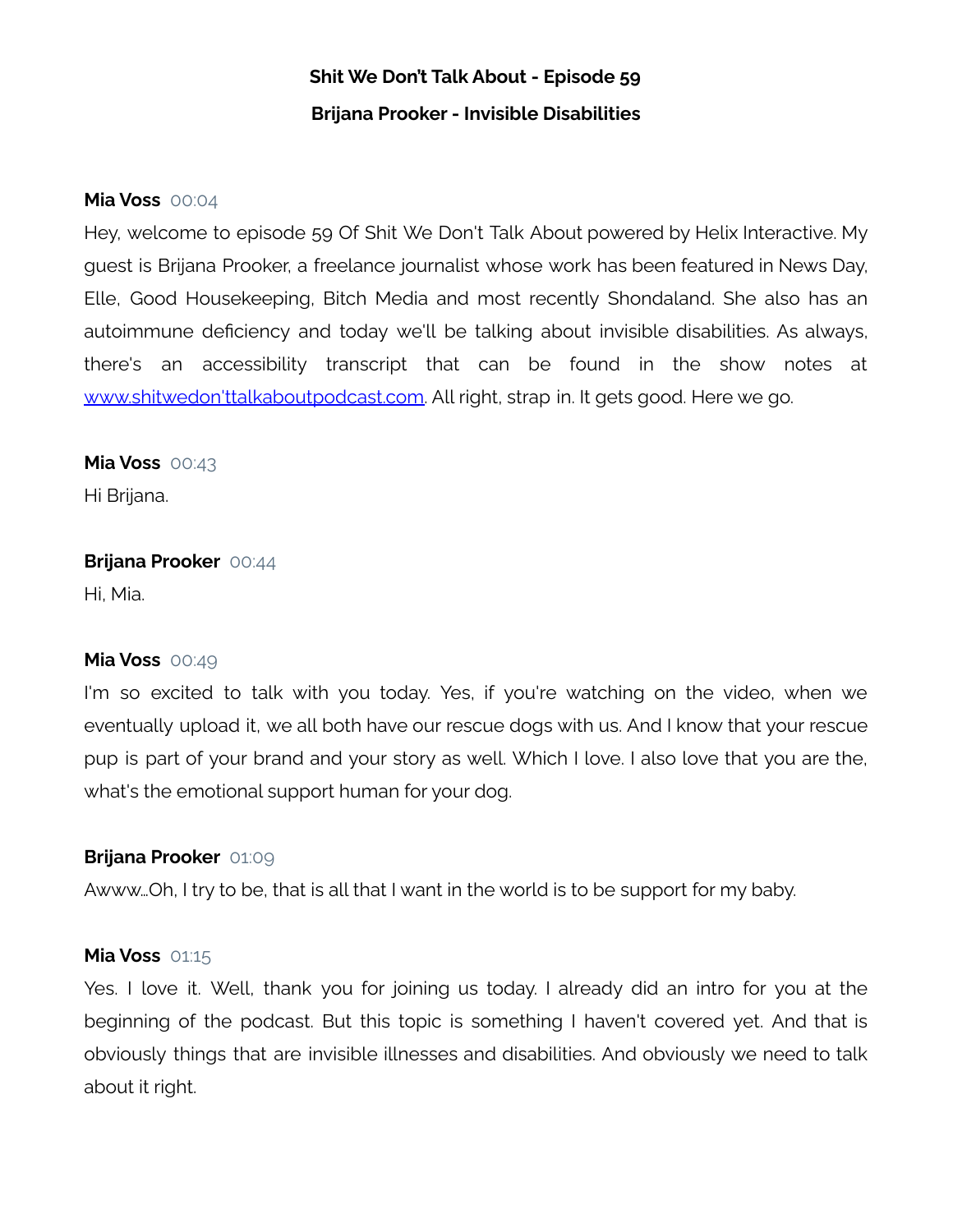#### **Brijana Prooker** 01:34

Yeah, yeah, disability. I mean, it's there's so many disabilities, affects 25% of the population. Which is, yeah, which you don't realise because you don't see disability portrayed very much in the media. And if you do, it's often by someone who's not disabled, so doesn't know the experience. But disability has run the gamut of so many things, there is visible disabilities and there is invisible disabilities, I happen to have an invisible one.

### **Mia Voss** 02:03

And I pulled this up actually, it fell down the rabbit hole on one of your articles. So I'm going to put all the links in the show notes by the way, go to [www.shitwedonttalkaboutpodcast.com](http://shitwedonttalkaboutpodcast.com/). Because you've written at least 38 or 39 articles for different pretty impressive avenues or different places that you've been posted. So Elle magazine was one and one of them I fell down the rabbit hole and it said the term invisible disability or invisible illness is used to describe any condition that stereotypically doesn't present in a physical way. It was previously used for chronic illnesses, but in recent years also been expanded to mental health, Gynecological conditions, we could talk forever about that one. And neurodiverse conditions so Lupus, Endometriosis, Osteoporosis, Rheumatoid Arthritis, Dyspraxia, Migraine, I could go on and on. But I just wanted to have that out there because I think the term gets bandied about, but a lot of people don't understand it.

#### **Brijana Prooker** 03:01

Yeah, and it's a little bit weird to that they say that it's an illness that doesn't present in a physical way. Because that's kind of how it started. Because there was hysteria back in ancient Greece and pretty much women who had any physical ailments that couldn't be easily explained. Women thought well they were hysterical, that they had hysteria, and that it was all in their head. And the explanation for any physical ailment that affected someone with a uterus was that oh, your uterus is wandering around your body. It's just a wandering womb syndrome.

2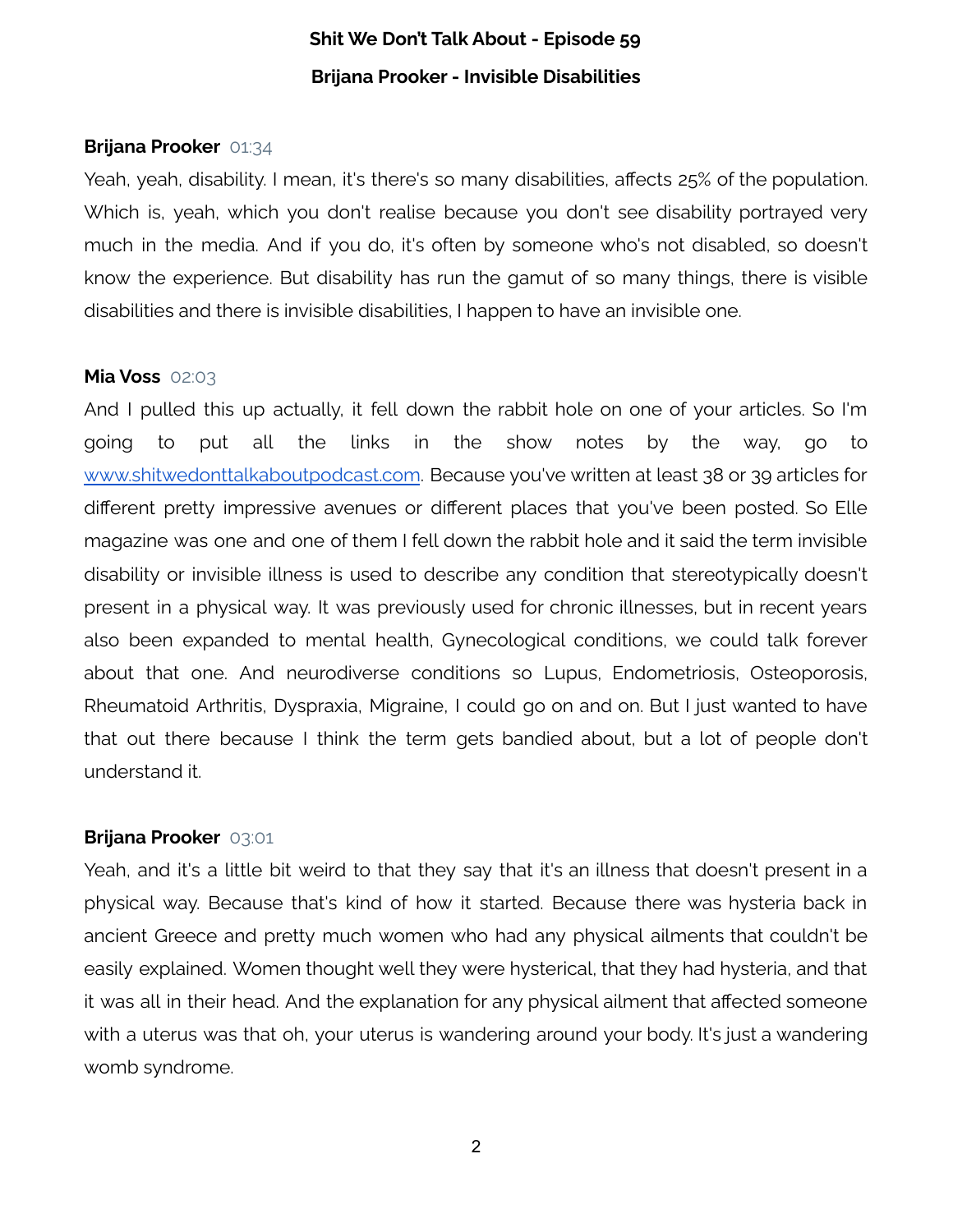#### **Mia Voss** 03:43

Are you kidding me? Okay. I was this many years old when I just found out that bullshit. Yeah, like it's travelling around your body like a weird. [cross talk]

#### **Brijana Prooker** 03:49

Oh, yes, your womb is literally travelling around your body. Which why the hell does anyone think that if your womb is literally travelling, meandering around your body, that was what causes you physical pain, that it's just an emotional thing. If my womb is literally wandering around my body, I think that would be pretty damn painful.

#### **Mia Voss** 04:11

Yeah, like my womb is up here on my shoulder causing me like, some big pain. And it's interesting. I did read about that with hysteria and a book called Cassandra Speaks that I'm listening to on Audible, which I highly recommend as well. Basically, you know, Cassandra is the one who could predict the future knew what was going to happen but doomed for people to not listen. And I did learn that about or part of that about hysteria, but not the travelling wonb part. So Oh, my goodness, I can see where that's been around for millennia, if not more.

## **Brijana Prooker** 04:43

Yeah, and well, I mean, Multiple Sclerosis, which is also an autoimmune disease, which is an invisible illness, so called invisible illness was thought to be a form of hysteria back in the day. So it was just that Oh, you're stressed out? It's like no, I have MS. My body's literally attacking myself. And it's not all in my head, I'm not crazy. What we now know to be an autoimmune disease and as was thought to be just oh, I'm really stressed out, my womb is wandering all around my body. And I just feel so weird, right? And I say so called invisible illness because it's not always that you can't see it. It's that, you know, for instance, I'm not using a cane, I'm not in a wheelchair. Oftentimes, it's been a couple of years since I've had to do this, but I used to have to carry memory foam pillows with me everywhere I went. And so that was the visible part of my disability. But I would take them with me to doctor's appointments because I have vasculitis, so it's an inflammation of the blood vessels. Pretty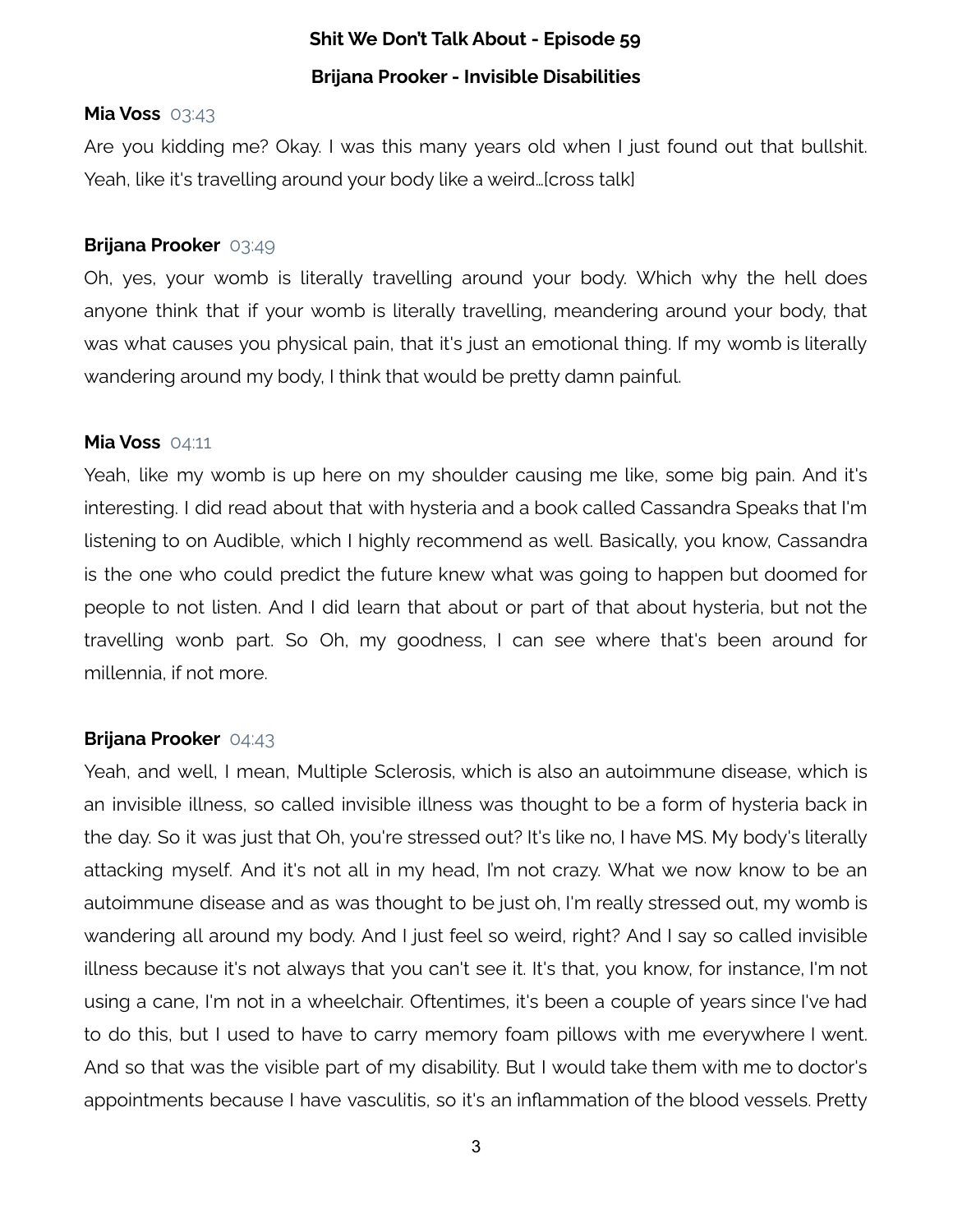much my immune system attacks my blood vessels for all sorts of reasons. It happens when it's too hot out, it happens if I'm sitting in one position for too long. It happens if there's any pressure points. So pretty much when I have to go to a doctor appointment, where I'd have to sit on really uncomfortable hard chairs in a waiting room for a really long time, and not have my legs propped, because it's hard for my legs to dangle, because I can't get circulation back to my heart properly, that's really painful. So anyway, I would bring memory foam pillows to try to sit on the pillows and the least amount of pressure on my blood vessels as possible.

And I would literally have nurses, they're making fun of me like, oh, here comes the princess with her memory foam pillows. And it's like, you know, I don't have a cane but this is what I need to make your office accessible for me. So I shouldn't be treated as though I'm spoiled and have my memory foam this is literally one of the only ways I can survive my disability without pain. [Dog barking]

#### **Mia Voss** 06:58

Right, right. And that boy, if I ever wanted to punch a nurse, which is not often that would be one of those times because oh my gosh, it's just so thoughtless in that sense for one. And then two, you know, which I love one of the articles that you wrote was talking about not being you know, women speaking up and not being having to be a nice person. And I would think that that has to go in with it to have like, hey, no, you know what, pump your brakes, you don't know what's going on with me why don't you take a second to ask about that, which I have done a podcast on Medical Gaslighting, and I swear that's got to be in it as well, too. Because yours also is an invisible disability or illness that it doesn't, I've never heard of it before. Could you tell me the name of it again?

#### **Brijana Prooker** 07:47

I have Sjögren's syndrome, which is, it's crazy the lack of information that is out there because autoimmune diseases affect 50 million people, and 75% of them are women. So we have a huge gender bias there in terms of medical research, in terms of money going into researching these diseases that primarily affect women. 75% out of 50 million people is a huge number. That is it's just ridiculous when you think about it, because often I'm told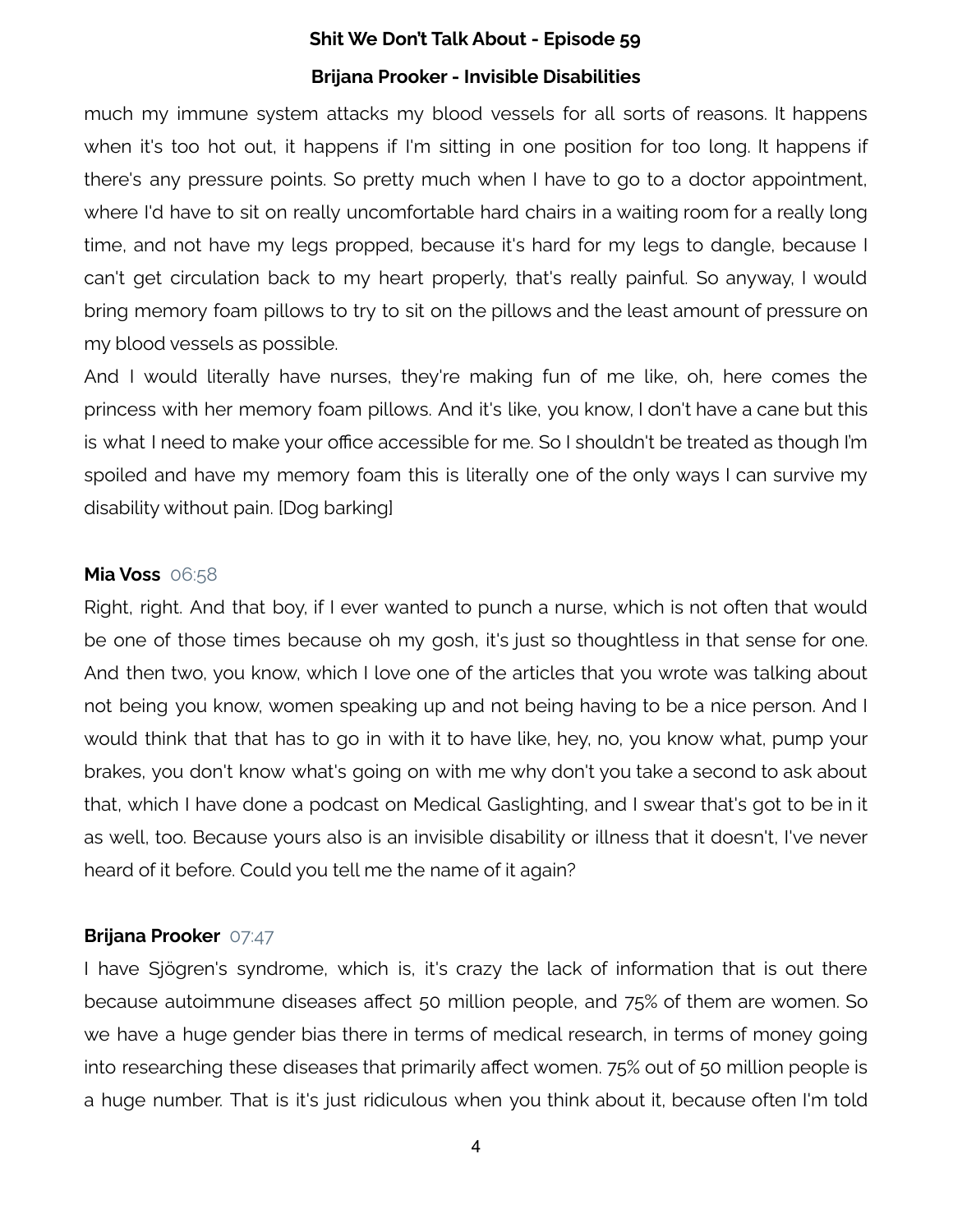that you know, you say you haven't heard of my disease. But I've been told since I was a kid I'm still told now how rare my disease is. And yes, it could be thought of as slightly rare. But if you actually look up the numbers, it's really not as rare as doctors are telling me it is. When I go to my support groups on Facebook of other people who have Sjögren's syndrome or have Vasculitis there are so many people who are experiencing all the things that I've experienced since I was a kid who doctors are telling me oh, that doesn't happen with what you have. That doesn't happen but there's like hundreds of thousnads of people in my group so this is happening too. So one of the problems is that there's a gender bias. Autoimmune diseases primarily affects people with uteruses, women mostly and they're essentially it's not really so much that these diseases are rare is that they are completely underfunded and under research because of the gender that they primarily affect.

#### **Mia Voss** 09:31

And I think under diagnosed as well like you just said that you talk with people this would be interesting, you probably show up that you're talking with people Yes, maybe that specifically know the name of it, but probably more about the symptoms right when you're in the group since they, I can't imagine the number of people who are undiagnosed simply based on the fact that they're not believed.

#### **Brijana Prooker** 09:51

They're not believed and doctors don't know about it. I mean, you know, I'm seeing the top supposedly top team of Rheumatologists in Los Angeles right now. But you know, there are just like you said, you asked me if any of you have Lupus, I don't, but it's in the same category. And people nowadays are more likely to know what Lupus is, or maybe Multiple Sclerosis or Rheumatoid Arthritis. But Sjogren's Syndrome and Vasculitis even, you know, the supposedly top rheumatologist, you know, their focus is on the ones that people know about more nowadays, like Lupus like MS. And there's just such a lack of knowledge. And I mean, just saying, going back to the support groups on Facebook, just have so many doctors telling me like, no, your disease cannot cause this symptom and that symptom. No,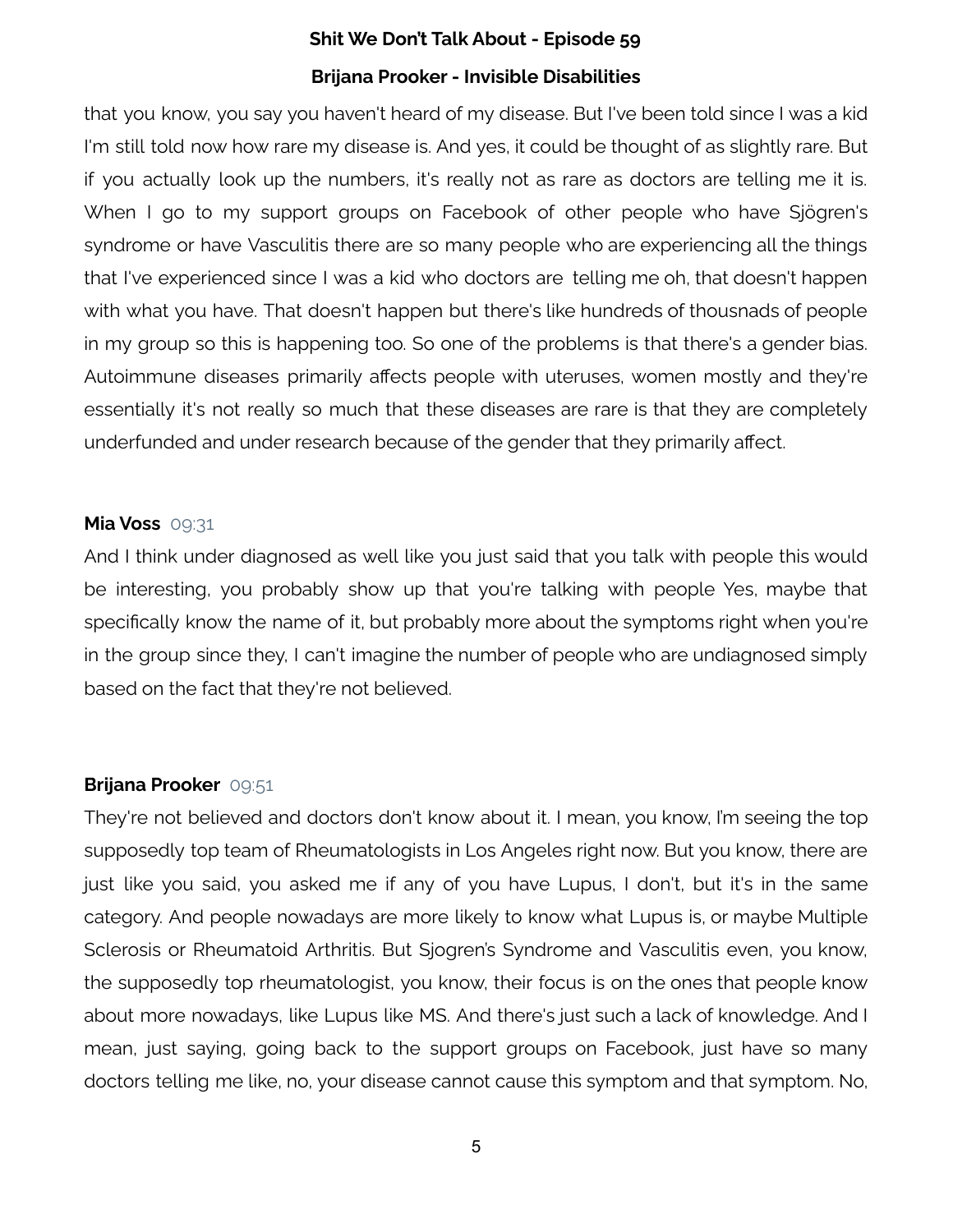it cannot be from that just to go to my groups, and like hundreds of thousands of people are having these exact same symptoms. You know, there's a problem there that you supposedly top professionals have no idea that Sjogren's Syndrome causes this, Vasculitis could cause this.

#### **Mia Voss** 11:01

And I always need to add this in when we talk about any kind of biases, take what we're talking about. And we are two white women. So then you multiply that as black and brown women and what they go through as well. And I've spoken about this many times on the podcast, and I speak about it frequently in conversations of just take that number and multiply it and it'll throw you the amount of people who are not believed. I was reading an article today it was a woman talking about losing weight. And she said, I kept getting told that the doctor, you just need to lose weight, you just need to lose weight. And so they would never talk to her specifically, or they would listen very briefly to what her symptoms were. And they just all put it on this body mass index, BMI in the weight thing. And so then she goes and lose 60 pounds, and they said, Okay, and so they automatically assumed that her symptoms would dissipate or disappear. And she's like, No, they're still here. And then it turns out that she had endometriosis.

She had a bunch of different stuff. She ended up losing her ovaries because she wasn't believed from a year before. And it was just so interesting. And it almost seems simplistic to me when I was reading it, but she said no, they literally would just not listen to anything until she lost the weight and so that gaslighting and that lack of belief is really tough. What do you feel like in your group are you all able to, and I want to hear some stories, too. You know what I told you when we were getting ready for this. And so just tell me all the dumb shit that people say. And I know me a couple of stories, because that is shit we don't talk about as well, too. And I think for those of us who don't have invisible disabilities, that's got to be part of it. One that everybody starts to bond together who are suffering from this and having conversations and encouraging one another, and then also getting people to help champion you as well.

#### **Brijana Prooker** 12:56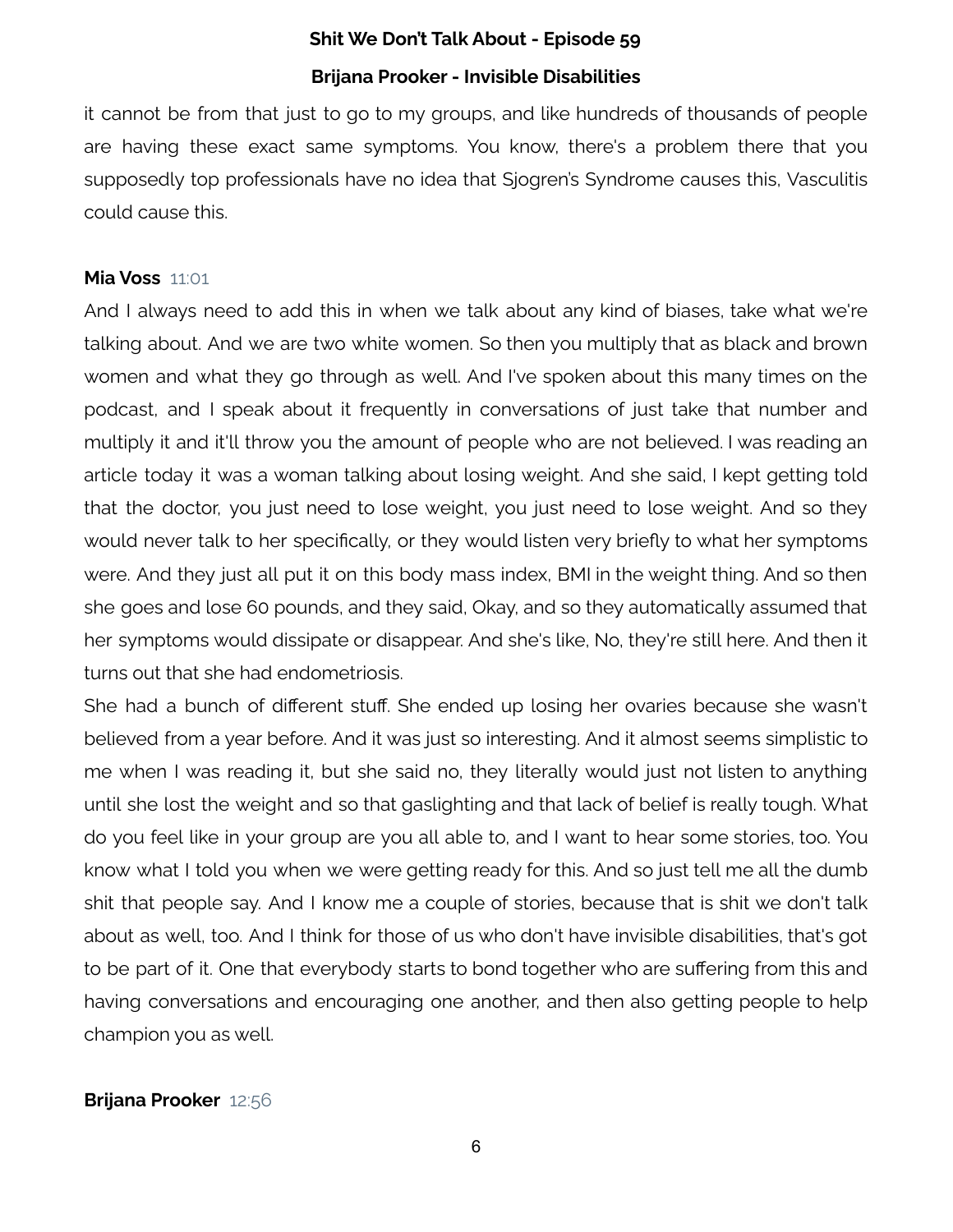Yeah, well, first of all, just thank you for bringing up that we are two white women because you're absolutely correct. So many of these autoimmune diseases, it's not just that it primarily affects women, it's often that it primarily affects black and brown women, certain of the autoimmune diseases are exponentially more people of color. And also, another thing is that I'm saying that so many of these doctors who are supposedly top in their field, they don't know what, they don't know much about my particular disease and what it looks like, and what can affect it. But what's crazy and even more messed up is that when they actually are in school, they're looking at these diseases, what they look like on white skin. So vasculitis on white skin, primarily like a…[cross talk]

#### **Mia Voss** 13:44

Yeah, you can't see my face if you're listening to it, but I was, oh my God. That's so true. That is so true.

#### **Brijana Prooker** 13:53

It's so messed up. Like if you look at vasculitis on Google, you'll probably see that it looks like red splotches or purple splotches. Because pretty much what happens is the blood vessels inflame, and then they inflame so much that they break and then it leaks blood underneath the skin. So it's pretty much splashes of blood under the skin. So it can look like bruises, it can look like bright red rashes. But if you look up what it looks like on black skin for instance, you don't see that extreme splash of like as though your legs were beaten or your arms were beaten or wherever you have the vasculitis. There's not this bright red or extreme purple look to it. You can see, like very it's very very very minor in terms of it doesn't have that disgusting like blood under the skin look. You see just like you can see it's very subtle. It's almost like there's like a little bit of white pattern on the skin. So underneath the skin, this is all going on like the blood vessels are breaking, and it's leaking blood under the skin and there's internal bleeding. But it looks shockingly different on black skin versus white skin. And so as hard as it was for me to get diagnosed, I started getting vasculitis outbreaks when I was seven years old, I wasn't properly diagnosed until I was 17. So it took 10 years of being disbelieved, but that's with my skin looking all kinds of crazy, like all red and blue and beaten and swollen, and sometimes my legs swell to like, triple their size but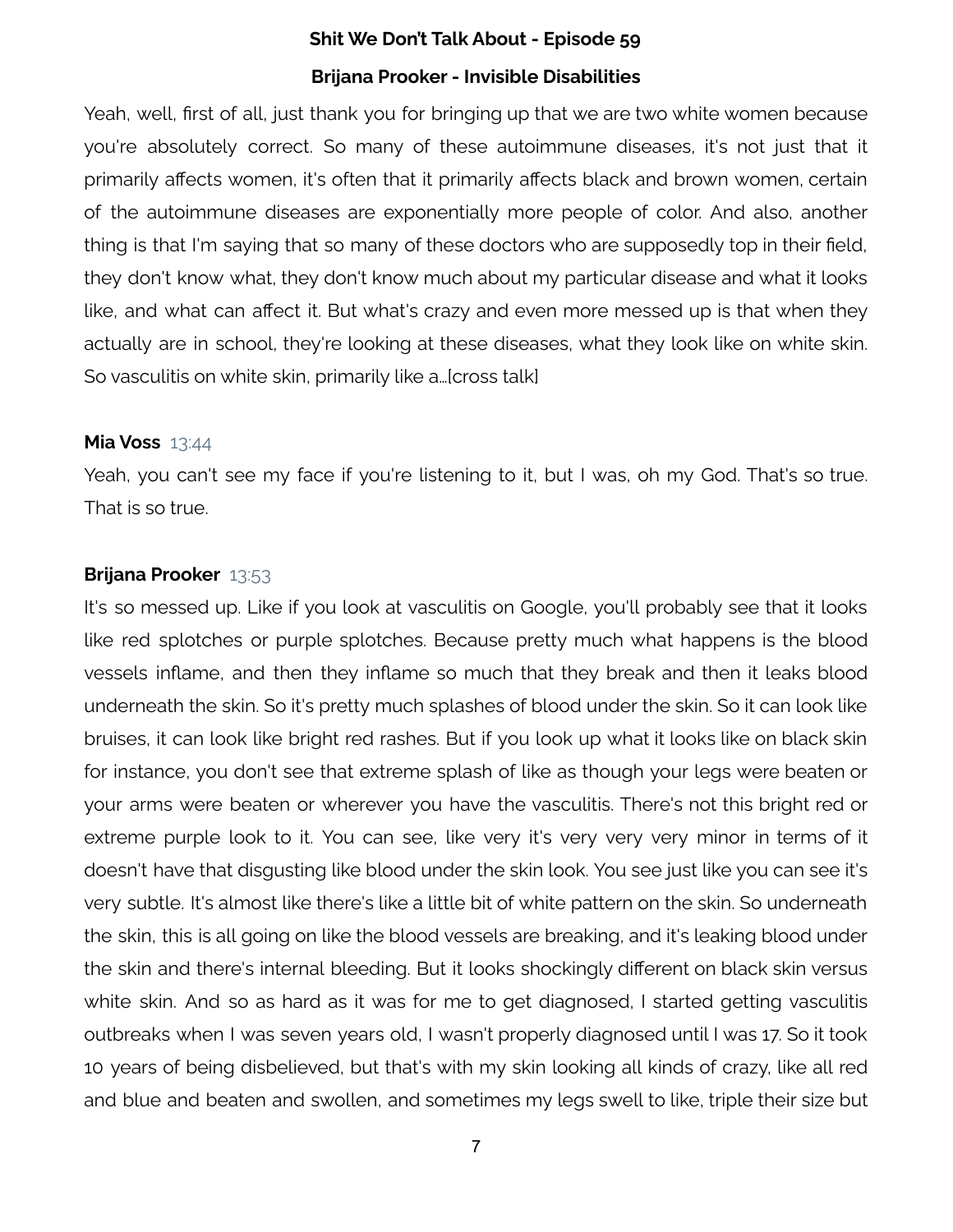that's with the way it looks in white skin. So I want to appreciate the fact that you brought up how, as much as it's hard for white women to get properly diagnosed, we're not even looking at what these diseases look like on black women or brown women. [**Mia:** Thank you for that.] How it looks differently on different color skins and medicine there is gross negligence in our medical system.

#### **Mia Voss** 15:55

It really is, what I mean, that could be a whole entire show as well, because that is something that, and we don't only talk about representation. And I did see a post recently, and a friend had shared it of a photograph, a medical photograph of a, the kind of cross cut of a black woman, and it was a maternal photo of her pregnant and the woman was just so excited to see something that was a medical picture, a medical description of that. And when you bring that up to have like, just from the look of it, that it looks different. So, you know, we all need to be aware of that we can't all rise individually. So talking about that, and then helping people champion that and speak up and it's so hard to do. I just had my annual physical last week, and I just kept reminding myself of I had to keep going back in my head of the questions to ask because here I am snatched out with this paper gown on right. And trying to form a try to form a thought, while, I'll try to hold everything together. And it was really interesting to even be in that in a form of a healthy person. I feel good and feel that vulnerable.

#### **Brijana Prooker** 17:12

Yeah, it's such a vulnerable position to be in. And it's hard to advocate for yourself no matter what the situation is. I mean, you're just you know, at routine physical. And it's an incredibly vulnerable position in every sense of the word to be in. And especially if you're sick, if you're in pain, if you're not feeling well, it's very, very, very difficult to speak up for yourself. And to have a conviction to say, you know, this isn't all in my head. You know, doctors told me Oh, it's just a rash, you're just very allergic to your laundry detergent, or you're very allergic to bug bites. And so I would end up in the emergency room or urgent care over and over again. But I would be told, you know, no, that should just be itchy because it's a rash. And it shouldn't be painful. While it is painful. I'm telling you, it's painful,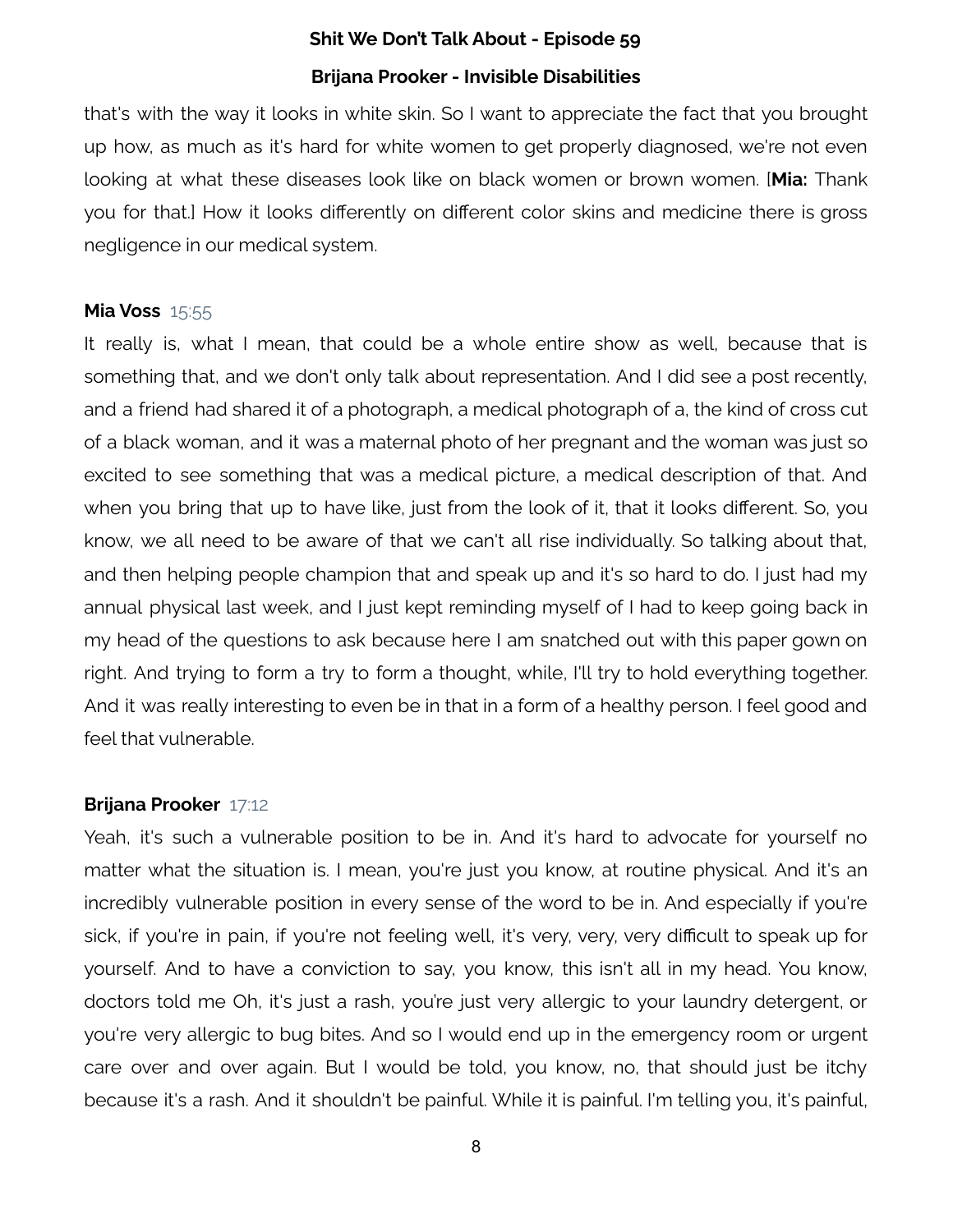because literally, my blood vessels are bursting, and I'm getting an internal bleeding under my skin. And that's pretty damn painful. So don't tell me you know that it's just a rash and it should be itchy. And it's in my head that it's painful. But we can go back to people saying like, the shit that people tell you because, I mean, just to be told by doctors that you know, I'm not in pain when I am in pain. And this story I was gonna tell you this was, I was walking Ivy at the park, my dog Ivy and a neighbor that I recognized came up with her dog and you know, I thought oh, this is gonna be a nice little playdate. But she immediately sees that my legs are broken out of vasculitis. And so she's like, Oh, what's wrong over there? What's going on? Like, which is first of all a very rude way to begin a conversation. What's wrong? What's wrong with you? It looks so ugly.

#### **Mia Voss** 18:56

I know that people are a little off on their game with social being social, like social and socializing because of the pandemic but folks get your shit together. Oh my God.

#### **Brijana Prooker** 19:07

Seriously! Yes. Get your shit together. So anyway, well, this is another point too, because when I was in elementary school, throughout college through at least most of my 20s. My disease was pretty much invisible. I hid it under my clothes. Now I don't and that's why this woman was like, Oh my God, what's wrong with you? Because I would hide it under tight jeans tight, wearing anything tight constricts my blood vessels. It makes me break into vasculitis. So I can't wear any tight clothes, but I did because I didn't want anyone to see the purple and the red splotches and this swollenness under clothes. And so I hid it. It wasn't actually invisible. If you saw it, you'd might have that reaction but actually say it but have that kind of shock reaction that that woman had. But I hid it for a very long time, both with clothes and with just not telling anyone how much pain I was in. Because I didn't want to not be taken seriously. So, but everything I was doing to hide it was literally not just causing me pain in the moment but causing permanent blood vessel damage, because every time I get a vasculitis outbreak and I didn't know this at the time, because doctors don't, as much as doctors know now, back then, you know, 10 years ago, there's so much less they didn't know. So it wasn't like I was purposely hurting myself, I was just trying to not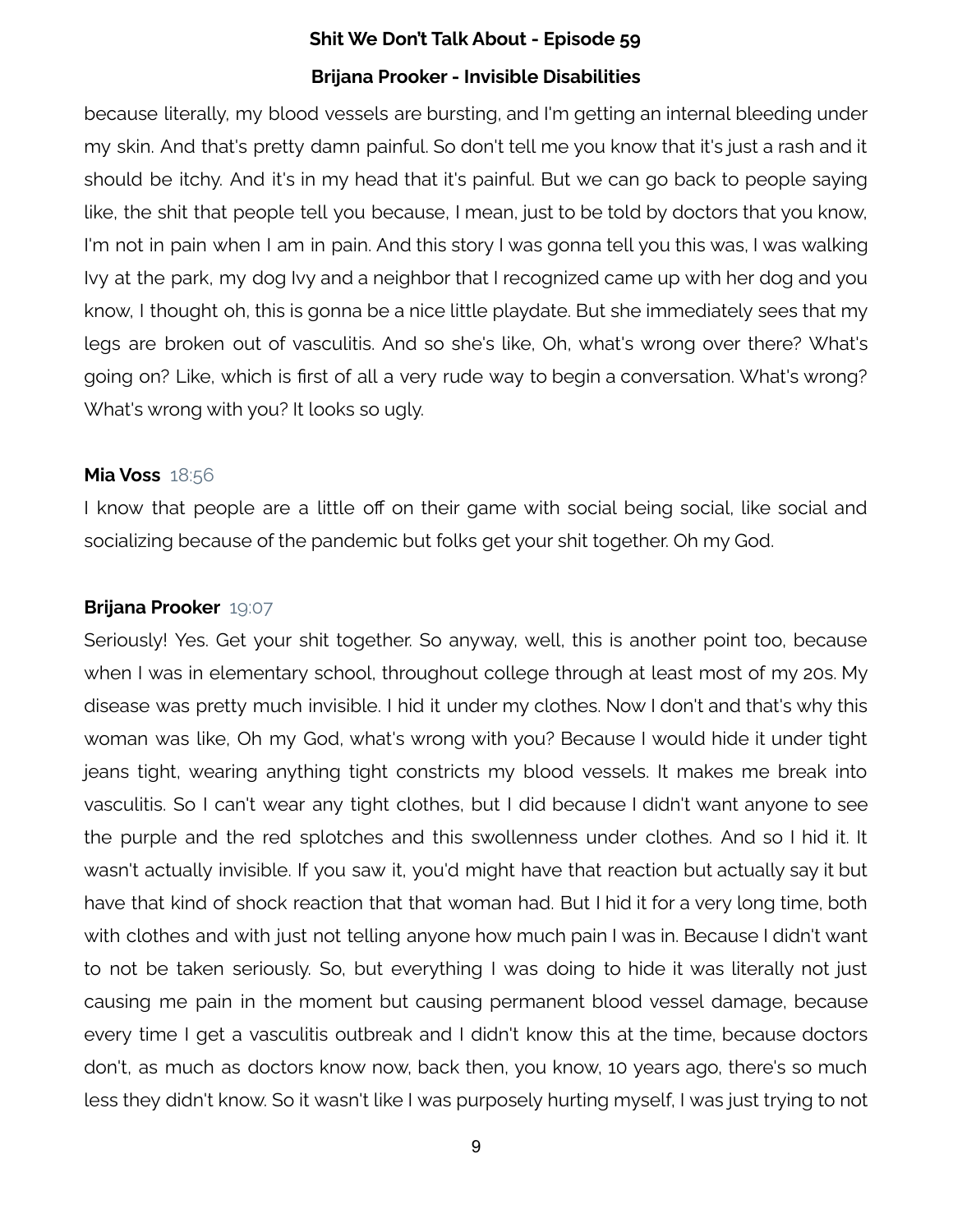show the world what you know looks abnormal. But knowing nowwhat I know, every time I get a vasculitis outbreak, My vessels break and so the walls of my blood vessels weakened, and it becomes easier and easier each time for me to get to vasculitis outbreak because they become so weak from all the breakage. So I was literally not just hiding it to you no appear possibly not disabled or I was also literally causing damage to myself. So you know, I turn I think just before I turned 30, but my late 20s I was just like, this is ridiculous. I'm going to take care of myself. My health above all else, I'm going to wear clothes that reveal my legs, I'm gonna wear shorts because getting hot is really bad for my vasculitis to trigger. wearing anything tight is a trigger and will break my vessels. So pretty much I'm just like, I was done with it. I'm gonna expose my skin to the world. Because that is the least, that keeping my skin cool and exposed and wearing loose clothes is the best thing to do to not get a vasculitis outbreak. So anyway, that was that in the past of trying to hide it. But now you know, for quite a while I have stopped doing that. So yes, I go out and I have vasculitis outbreaks all the time. Mostly people don't mention this but this woman happened to mention it. So she asked what it was, I started to say, Oh, I have an autoimmune disease. I have Sjogren's Syndrome that causes vasculitis. Before I couldn't even explain what that was, oh, I can heal you. I can heal you.

#### **Mia Voss** 22:11

She did not tell you about essential oils, did she?

#### **Brijana Prooker** 22:16

Yes, she did. Essential oils and energy work. And the green juices and acupuncture is like literally someone who is in chronic pain, everyday pain that causes brain fog. And that affects your ability to think your ability to do any of the things you love, you're going to literally try anything out there from you know, traditional Western medicine to Eastern medicine. And I have tried all of the things you know. I've tried acupuncture and the Reiki and the green juices and the herbs and the tonics. And the thing is, is that there is value in many of these things. But some of them made it worse and some of them made it a little bit better. But same thing goes for Western medicine. And it's pretty much I have this disease, and we need to get rid of the mindset of healing me. There are things that I can do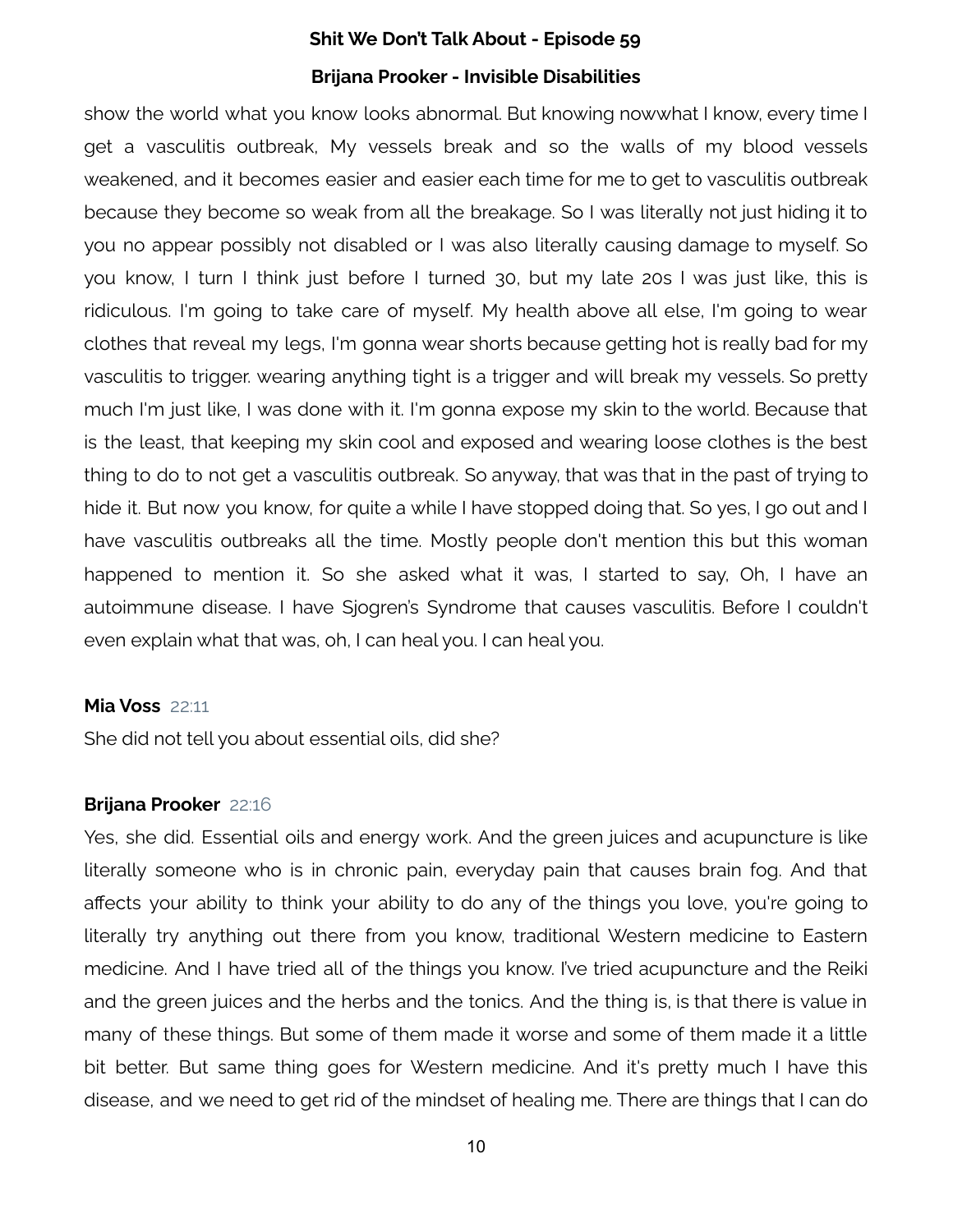## **Shit We Don't Talk About - Episode 59**

## **Brijana Prooker - Invisible Disabilities**

to cope, you know whether that's bringing memory foam pillows with me when I sit on a hard surface, whether it is drinking green juice, because it's gonna pull me in the moment and I need to say cool.

### **Mia Voss** 23:21

Or CBD. That's another one.

## **Brijana Prooker** 23:23

Yes, CBD Yeah, like all of these things have value. But even I mean like people telling me to get my dog CBD because I say how panic she gets with the fire attack, fire fireworks, fire literally attacking her. Her poor little system. Oh, her nervous system. It's just like, Yes, I give her CBD every day and it's very good for her and it helps keep her joints good but it does not do anything for her stress. That's another level of stress. And I mean some dogs maybe it helps with their stress for her it does it. There's just this I actually I interviewed the author of a book about chronic illness for Bitch media. Megan O'Rourke on the Invisible Kingdom and she has lived with invisible illness for so long. And she just says that because our own immune system is attacking ourselves with autoimmune disease. There's this thinking that oh, since it's our immune system, we must be able to reverse it ourselves. And then the blame is put on the sufferer as though like you know you're not trying hard enough you're not healing yourself you're not doing this and that.

#### **Mia Voss** 24:42

Just do this one thing and….[cross talk]

## **Brijana Prooker** 24:45

Just one essential oil and it's always one more thing and then you try the thing and that doesn't work and then there's another thing and I just really think we need to get away of the thinking that you know we should heal ourselves because it's very maddening because it makes you feel like you are failing when it doesn't work. Why isn't this essential oil working for me? Why isn't acupuncture just getting rid of my disease?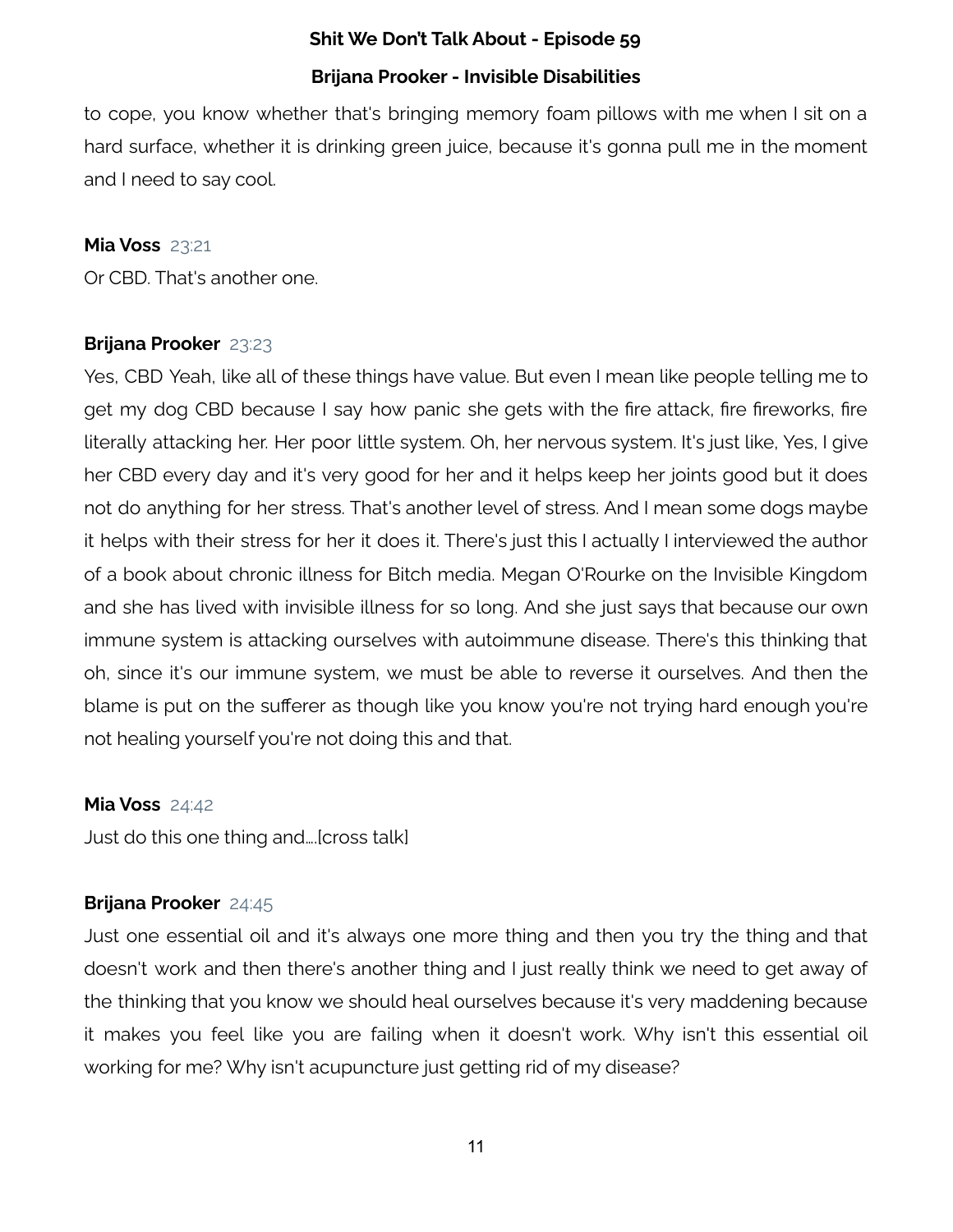#### **Mia Voss** 25:06

I'm going to reference another one of my episodes that I did recently called The Universe Doesn't Have Your Back. And I know it's a funny title but it was based on a very similar conversation of people that have and it was with my, my friend Drew Lancelot, who's my Podcast Producer, and he also has a podcast called The Anxious Truth. And the point of that being that a lot of this manifest mindset, a lot of it is also rooted in racism, quite frankly, because it's like, Oh, if you just thought of this, you could just kind of you know, you're getting treated poorly, because you don't, you know, thoughts turn to things. That's one and then there's a lot of privilege that's baked into that. And then the other piece is same thing. Similar is talking to people that have anxiety, or OCD or things that are so hard to control. So telling them that they just, CBD, essential oils. And honestly, people just need to stay the fuck out everybody's business. I'm just gonna boil it down for you.

#### **Brijana Prooker** 26:08

Well, no, that is a perfect way to boil it down.

#### **Mia Voss** 26:09

It is. I mean, empathy is beautiful, and empathy and listening and holding space for someone. Tell me about that. And if you wanted to offer and say, you know, I've tried a lot of different things, but quite frankly, we really need to get away from that. Because then you have to spend your time explaining to that person and making them feel better about why. And let's face it, a lot of it is based in MLM bullshit. And so it's not based on helping you, it's based on making a fucking sale. Oh, girl, I forgot to tell you that this. Everybody knows to wear their headphones for a podcast. But I just want to get this emphatic for you on this point. It's the same thing of this automatic offering. It's offensive. And it's assuming that person has not taken control of their health. And that's not fair.

#### **Brijana Prooker** 26:58

Yeah, it's really not fair. And also, as you're saying, there's so much privilege in that. I mean, I literally, I could have bought a house with all of the money that I have spent over the decades, since I was a kid trying all of these things that people told me to try. I mean,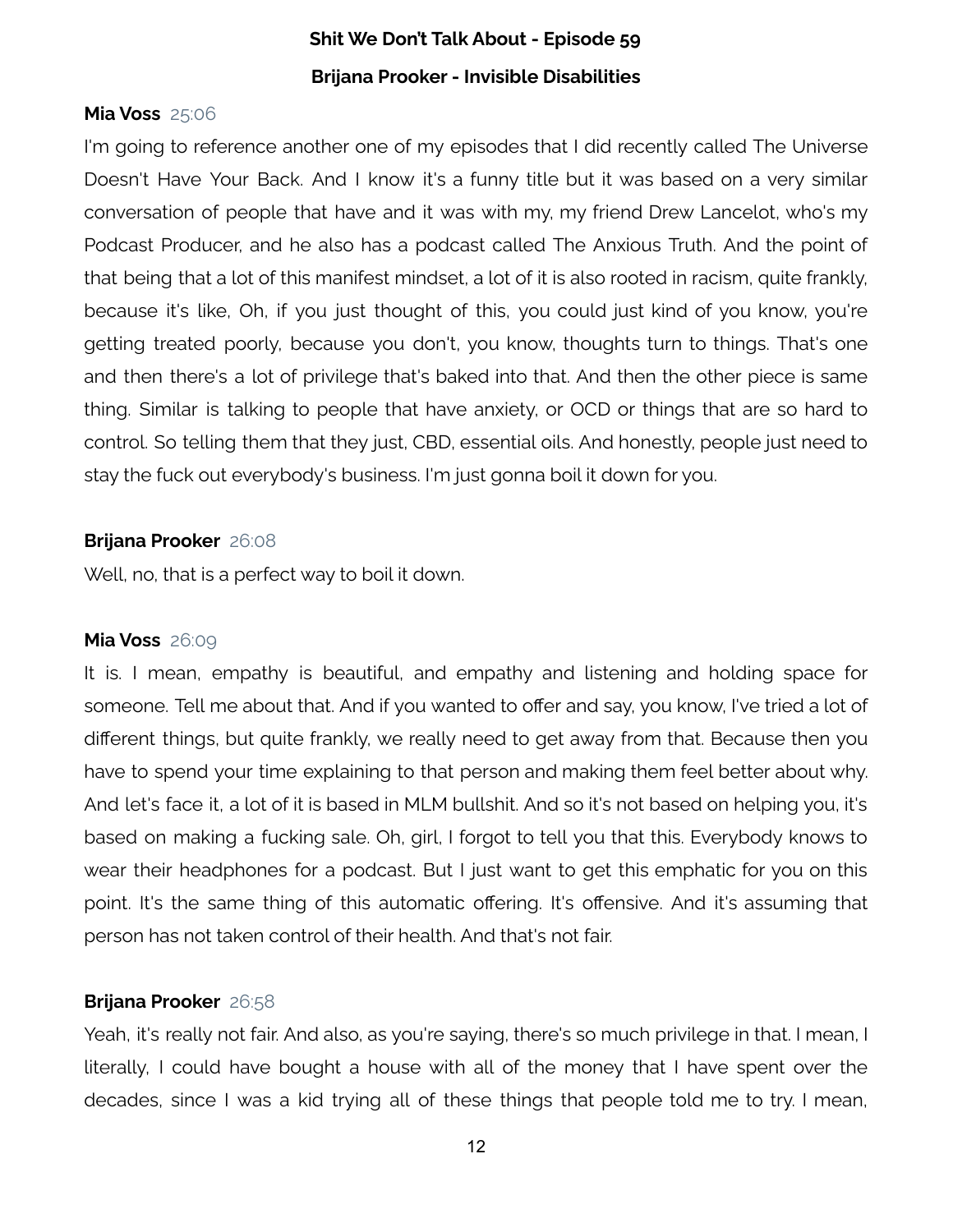## **Shit We Don't Talk About - Episode 59**

## **Brijana Prooker - Invisible Disabilities**

acupuncture is incredibly expensive, all of these alternative treatments. I mean, that's something that the author of the book that I read that I mentioned, the Invisible Kingdom Megan O'Rourke, she talks about her extreme privilege, and being able to try all of these outlandish treatments and to go to all these expensive doctors.

#### **Mia Voss** 27:34

Go to Whole Foods. I mean, my God, you need to take out a mortgage, I just went yesterday was like, Holy shit, this is pricey. And there's wonderful things. But again, a lot of, here's the other piece too.

A lot of this isn't regulated. Right? So there's claims being made on very expensive things that yes, if you're in pain, you'll do anything to not be in pain.

## **Brijana Prooker** 27:57

You really will,you really will. And there's also just such a stigma of being in pain. And whether you should just fight through the pain, or deal with it naturally. I mean, I went until I was 30 years old, and I was repeatedly in and out of the ER and hospitalized because I just thought that, oh, I'm going to tough through the pain. That's just what you do. And a doctor offered me morphine, and I was like, oh my god, this is what it's like to not experience a 10 level of pain every second of every day. Why was I pushing myself? Why was a torturing myself all this time. And it's because you know, doctors are telling me I'm not in pain when I'm telling them I am in pain. And there's this like vicious cycle of trying to prove Okay, well, you know, you don't think I'm in pain. So I'll try to do my things and just like fight through the pain to prove that I can do it. And it's just the same thing with women trying to be polite, because that's been ingrained on us to be polite. It's also been you've been socialized to be okay with being in pain, just like the article I wrote about period pain.

## **Mia Voss** 29:08

Yes, I was just going to bring that up. Oh, my gosh, I love that you took on that topic.

## **Brijana Prooker** 29:14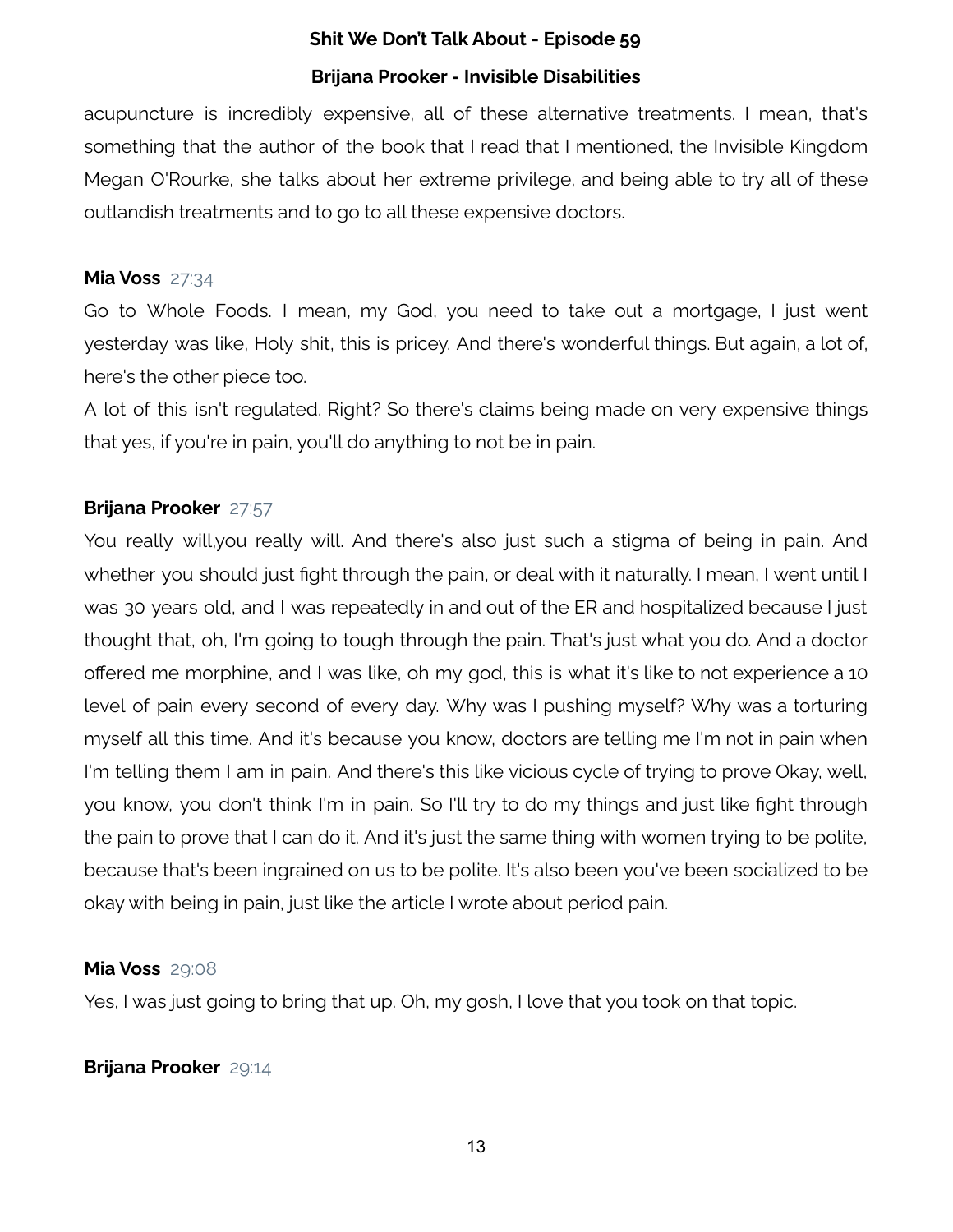Yeah. And it's crazy. It's crazy how controversial it is because so many feminists think the idea of taking time off for your period and being paid for that time off, is gonna make women look weak. And then there's these old school feminists who are like, you know, well, I suffered terribly for decades, and you should to basically. Look, if you go into the Facebook page and make good housekeeping article, it's ridiculous the amount of trolls just in terms of like, turfs, you know the answer that I use inclusive language because not everyone gets a period as a woman. There's non binary people that…

### **Mia Voss** 29:58

Did that make people all butt head?

### **Brijana Prooker** 30:01

Oh, yes, yes. Yeah, there's transphobic comments. And then there's just all these feminists who are just pretty much saying, I suffered horribly. And some of them go on to describe how debilitating their periods were, but they still think that it is so weak and we're just so sensitive nowadays. And I just feel like

#### **Mia Voss** 30:26

Just endure it…

## **Brijana Prooker** 30:27

The argument that I suffered, therefore, you should too is just not the argument that we should be having. It should be why did I have to suffer? Why? Just like me? Why did I let myself be in pain and not accept pain medication for almost my you know, from 7 to age 30? Why did I do that to myself?

#### **Mia Voss** 30:47

And there's so much stigma around and I know it from being in the Cannabis and CBD world for a while not with an MLM thank goodness that I'm allergic to MLMs basically. But you know, in that world where everybody did kind of try to throw like, oh my god, get off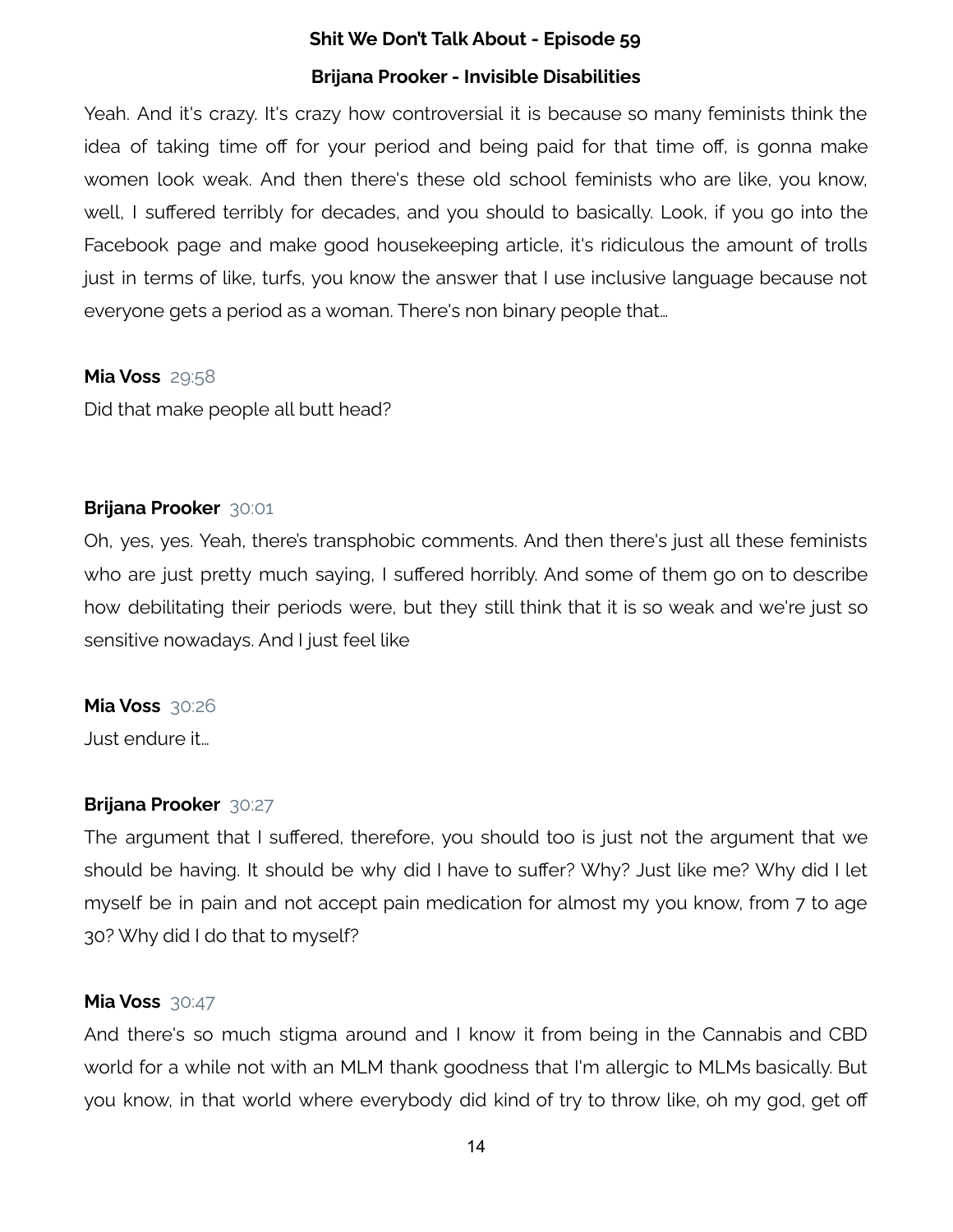your depression medication, like these really dangerous pieces of advice. And I'm going to read this real quick. I'm going to read you to you. Which is by you, some feminists argue that paid time off makes women look weak that will result in less women hired, other rising, I love that, menstruators. And taking us away from our true equality. If parody existed, the special treatment argument might have some validity. Hello. But in a world where inequality does not exist, where women are paid 82 cents on the dollar for every dollar earned by men, by the way, that's white women.

#### **Brijana Prooker** 31:37

Yes, exactly yes.

### **Mia Voss** 31:39

Yeah. And we're working in tandem on this and I love it. Why should people who menstruate work through pain just because it's deemed the norm. So that's what I love to because I see what the problem is, the naysayers are like, we need to focus on bigger picture.

If I had to deal with that like you're not focusing on the right thing. But this last sentence to, why should people who menstruate work through pain just because it's deemed the norm? This is what I want to encourage people, this is what all of your writing does to, is to break out of that norm because it's not working. It's not getting us anything except feeling frustrated, because we've been Kow-towing to saying it the right way. Not hurting feelings, right, waiting for everyone to be on board. And you know, this the reason why I started this podcast is going through my menopause experience, and feeling completely ill prepared. And I still do it. It's been the six, seven years that I've been in perimenopause, and then now I'm in full menopause. But I still talk to people and have these conversations of how ill prepared we are and how an unformed we are because doctors don't want to either deal with it, or they want to make it the norm. That's my soapbox. I'm sticking to it. Thanks for coming to my TED Talk. Everybody.

## **Brijana Prooker** 32:52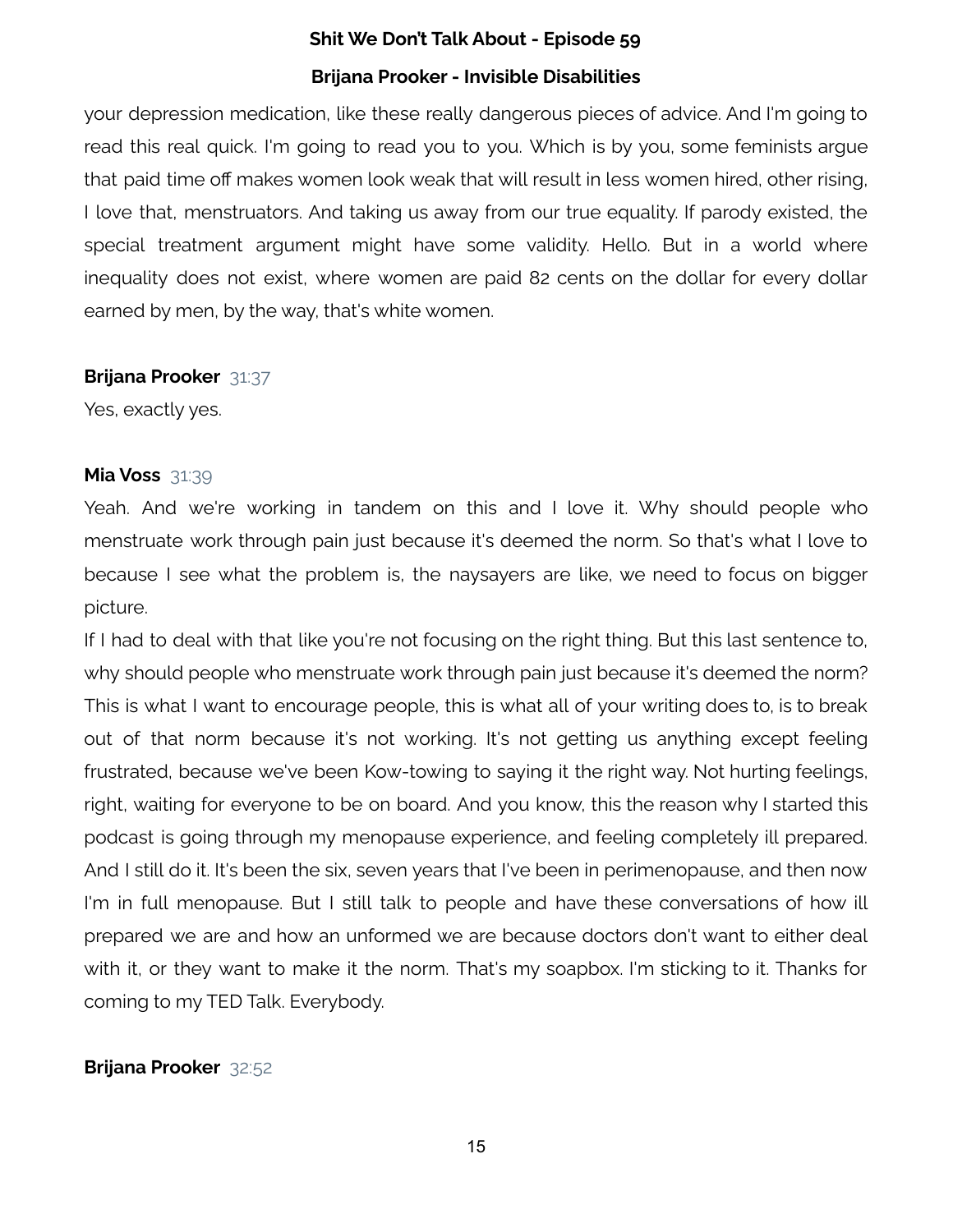But you're absolutely correct. I don't know if you read an article in the Washington Post that Jennifer Weiss-Wolf and she had a co-author but it's all about menopause. And the lack of research is just so wrong. Like we just, you should read the article, if you haven't seen it.

#### **Mia Voss** 33:11

Oh, gosh, please send it to me. And yes, I'll post the links in all of these links that we're talking about, including the name of the book, including all of the articles that you have written. And I do want to touch on the recent article that you did with a young man who was fired from a job or fired from the play. Because of they didn't realise he was autistic. So I want to touch on that here in a second. But that is, I bet the articles has got it, probably made me all fired up because it's half the population. Yeah, good. Here we go. Or is gonna go through menopause.

#### **Brijana Prooker** 33:52

And she's writing a book. And she's a lawyer. So her focus is on the legislation of it.

#### **Mia Voss** 34:00

I need to talk to her.

#### **Brijana Prooker** 34:01

It's infuriating to read and blood boiling, just in terms of I don't know, the statistics to tell you off the top of my head, but just in terms of, that we just decided, you know, 10 years ago, 20 years ago to stop researching this or to stop giving hormonal replacements, and but why and it just goes into like, they were told it was gonna be so dangerous for us. But that's not actually true. But we haven't done anything to rectify the fact that people think it's dangerous. And it's just infuriating. So I just wanted to, you should read the article because it said, I didn't write it. So I don't have all the facts right in my head, but you need to read it. And it's just such an important topic because…

#### **Mia Voss** 34:38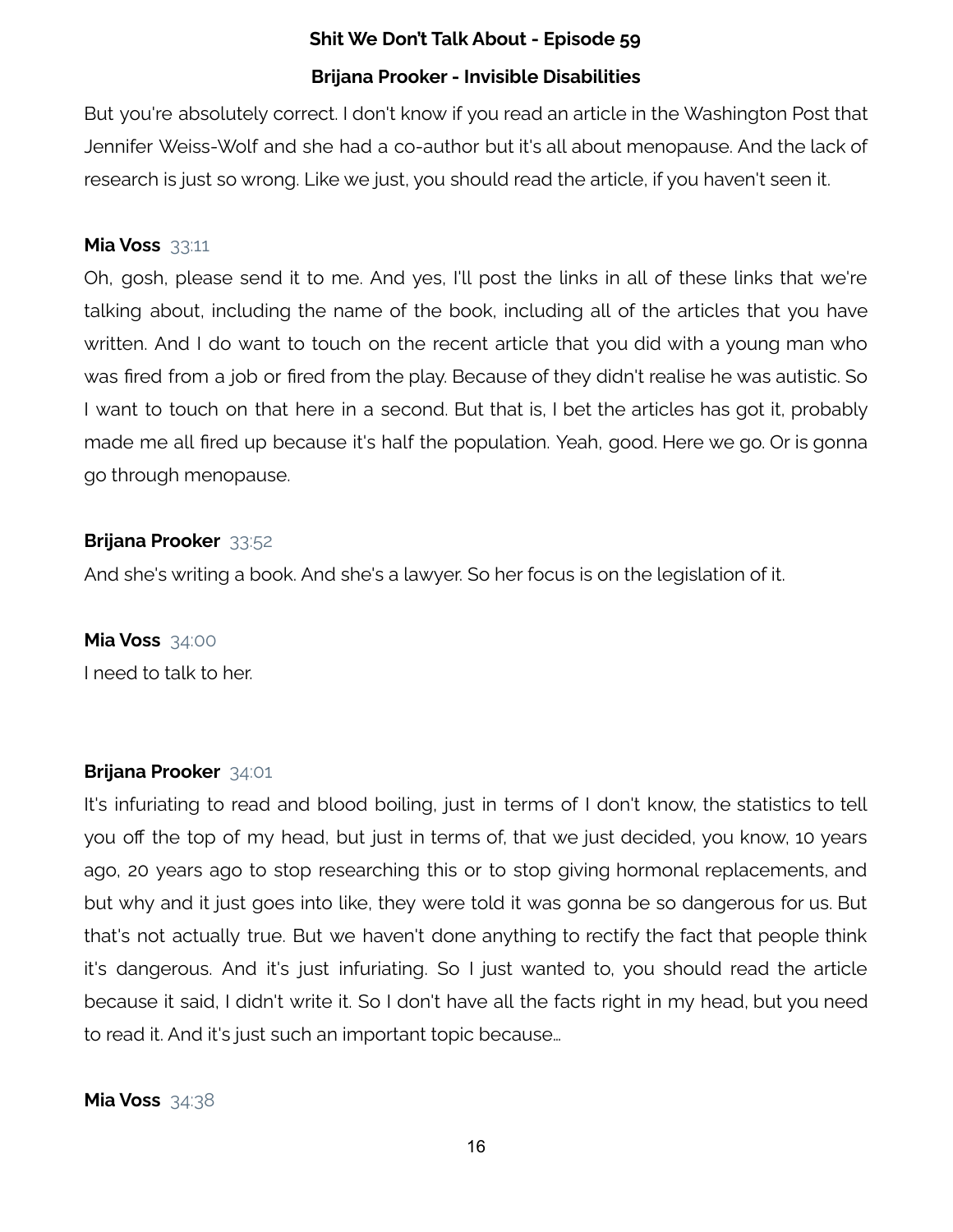It really is because you're gonna go through it. I'm going through it and there's silos of silence I like to call it of, you know, this is what I'm going through. So I'm not going to talk about it. And I've been even having conversations with my mom who's 82 now, but her experience wasn't even what her experience was being a Catholic woman in the 60s And then being the oldest of nine children of a Catholic mother in the Midwest and you know what that's like to but definitely on the menopause piece, I think that is just such a thing to be discussed because there's a company I do hormone replacement therapy pellets. Now they're a company called Pellecome. I love them. Please message me if you want information there, Pellecome, I'm not paid to talk about but my hot flashes sure as fuck are because I don't have them anymore. Right. And it was amazing that they did talk about, that they did stop with the hormone replacement therapy under the guise of being safer for women, right? And then just yanked that away from a whole generation of women and gave them nothing. You know, we had a little small period of time then said, Oh, my gosh, no, it's causing cancer, didn't do any of the research.

### **Brijana Prooker** 35:52

And it just stopped at whatever point that they stopped recommending the hormone replacement. All the research, all the funding just stopped. And there could have been so much knowledge that could have been accumulated between now and then that just hasn't been and it's just…

#### **Mia Voss** 36:06

It's crazy, and I'll post a link. Dr. Enrique Jacome is the gentleman that came up with this new, the Pellecome is a new way to actually do the insertion for the pellets. But he's a gynecologist and he does talk about that too, of like, yeah, how it just stops. So anyway, and as always, first of all, we're talking with Brijana Prooker. If you're just tuning in, rewind all the way to the beginning. And I also want to encourage if you do not have a uterus, and you do identify as just a white cis hetero male, don't fucking tune out, for God's sake, get in with us. Get in with us, I shouldn't have to tell you this. But you know, and love women. So get your shit together. Anywho.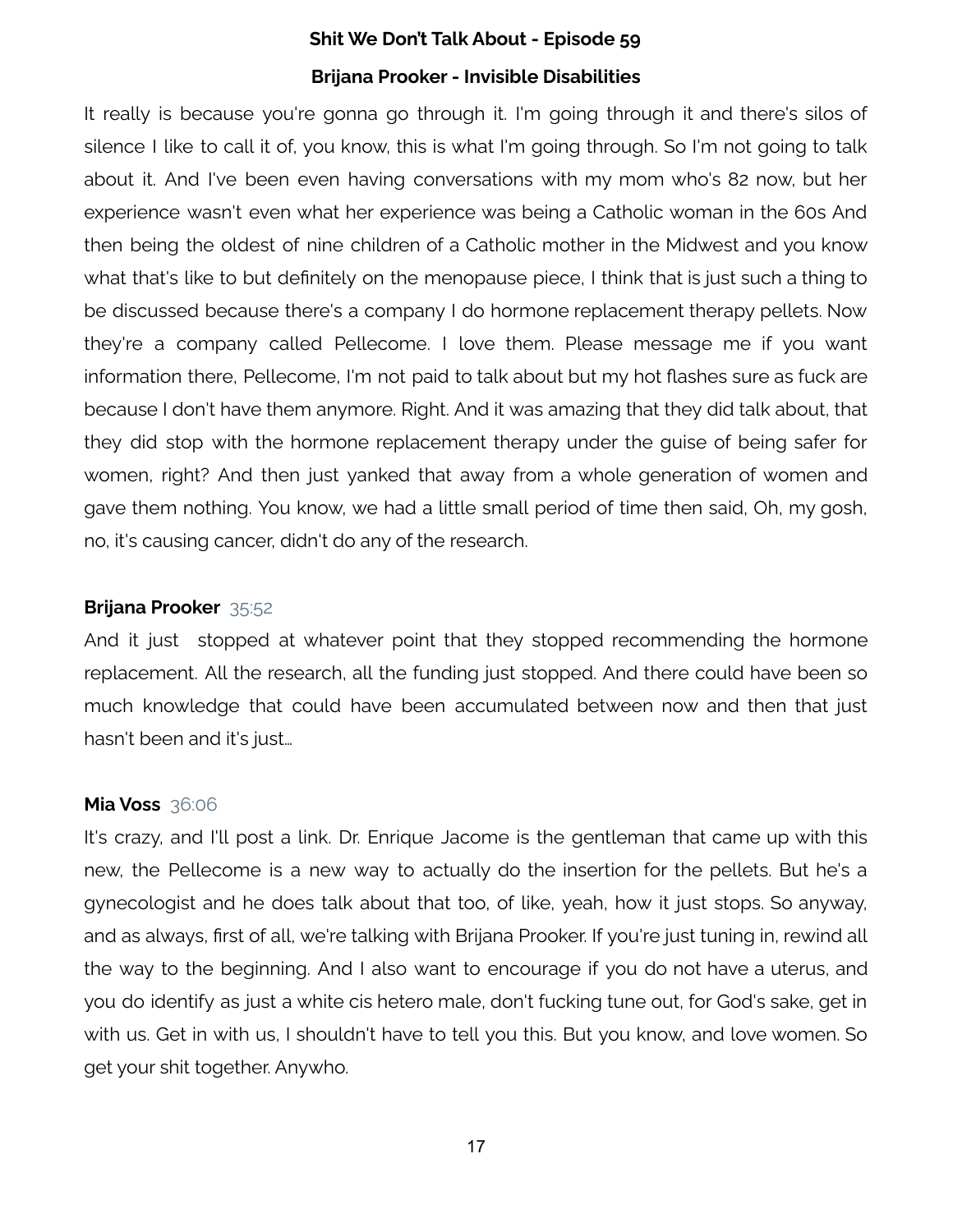#### **Brijana Prooker** 36:50

Seriously!

### **Mia Voss** 36:53

That is my PSA of the day. And then tell me about the article that you wrote recently with the young man the actor, let's talk about that. Because that was a bias that was, quite frankly, sounded illegal for him to be fired.

## **Brijana Prooker** 37:10

Yeah, well, he was. He wasn't fired, he was not hired.

### **Mia Voss** 37:15

Oh sorry that was you.

## **Brijana Prooker** 37:20

Yeah, I was fired. Yes. So I used to be an actor and I was fired from a leading role in a play. People had already bought tickets specifically to see me, there was press coming. But I happened to tell the director that I have an invisible illness. And suddenly I wasn't a person, I was a liability. And casting call went out from my role that very night that I had told her that I have this invisible illness. So I was fired. Mickey Rowe, who is an autistic actor, he's legally blind autistic actor. He, what he got himself an audition for Broadway, to play an autistic character. He's autistic, he is legally blind. He didn't have an agent who lived in Seattle. But he googled the casting director, he sent an email, there's a whole long, really cute, charming story of how he got himself an audition to be the lead role in The Curious Incident of the Dog of the nighttime on Broadway. He made it to the final round of casting. But he talked to me and he said that, you know, I was treated very differently than the couple other actors who were in the final running for this role. He said that the casting and producers, director talk to me as though as maybe in the make a wish foundation recipient that, you know, they wanted to give me an experience of auditioning for Broadway, rather than, no, I'm talented, I did the work. I'm here I'm in the final round of casting. He said that they would just pull him aside and talk to him as though he wasn't really in the running,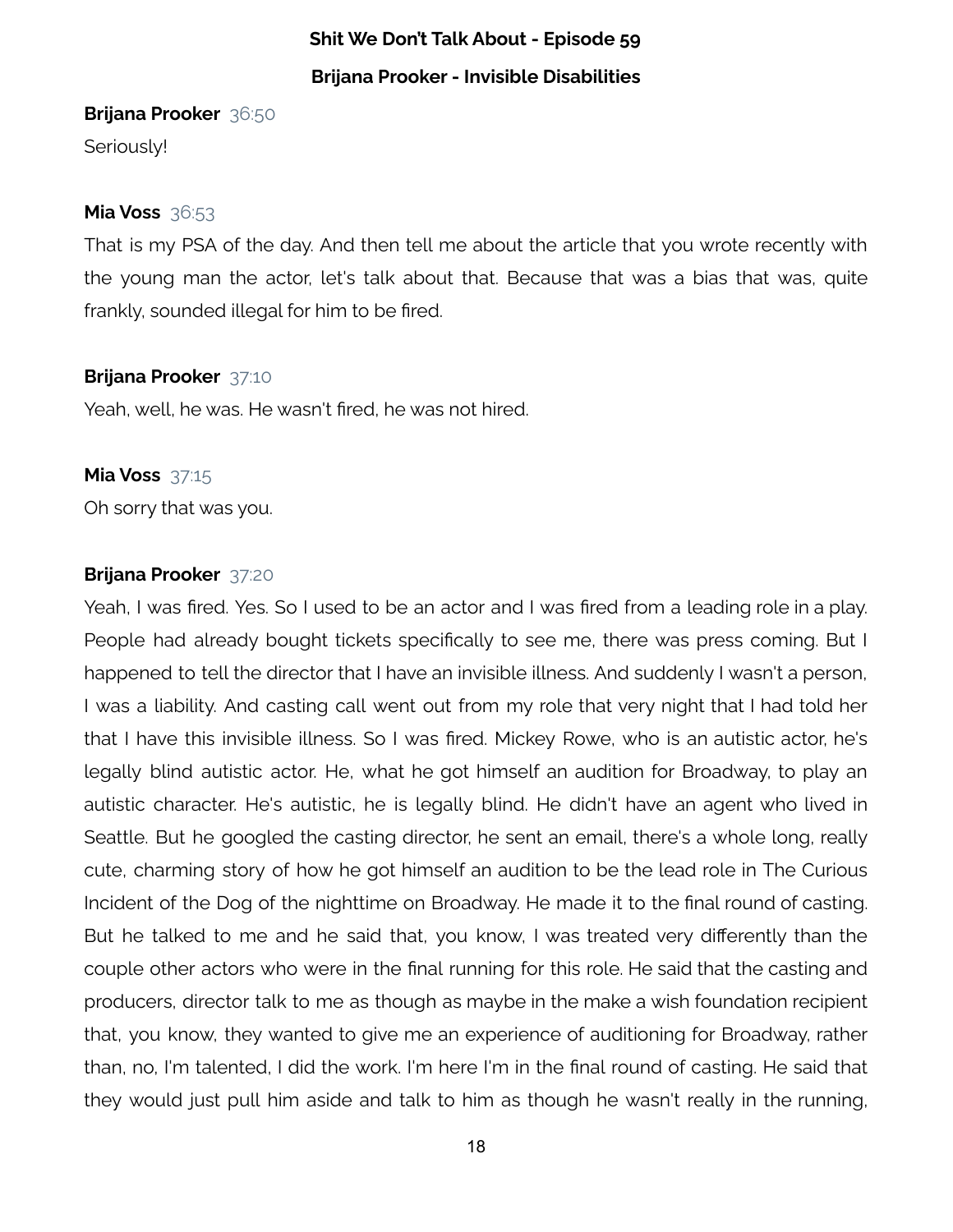even though he eventually he did get the print on Broadway. But he got the part, he got a glowing review in the New York Times for doing it. And he became the first autistic actor to play the statistic role. He didn't see IQ stage[unclear, 39:22] and the New York Times reviewed it and that glowing reviews. So obviously, he was talented enough to play the part. But he said that, he kept getting pulled aside and having all these very long exhaustive conversations, which for an autistic person is very draining to make small chat, to just be chattering rather than actually auditioning rather than doing the work that he can do, is talented at doing. But he said that it was like they were trying to make sure he was autistic, but not too autistic, which is very infuriating and very heartbreaking to hear him telling me that. [**Mia:** that is heartbreaking]. I read his book and I just had to tell his story because it's just, it's almost like Broadway wanted to be seen as being inclusive as having auditioned an actually autistic person. And as long as they say, we auditioned him, he made the final callbacks, you know, yea us you know, we're checking that diversity box. You know, the show actually closed on Broadway before anything happened with that. But then he was asked to audition for the National Broadway tour. And again, he made the final auditions, but they were double casting the role. And none of the actors were actually autistic or actually disabled. So I wanted to tell his story, because it's infuriating. And Broadway really needs to be more inclusive generally, I mean, in terms of race, in terms of gender, in terms of all kinds of inclusivity but often we don't talk about disability when we talk about diversity and in conversation.

#### **Mia Voss** 41:10

Such a great point, Brijana. Yes, and because there's that, it's not a fine line, but they mistook pandering for diversity. Right? So they're wasting his time and what an interesting point you're right. As far as the process that he had to go through this aimless chatter, just to get it to verify if he is and that must have just been, I could just feel his energy must have been draining, and it must have been discouraging, that hurts my heart.

#### **Brijana Prooker** 41:38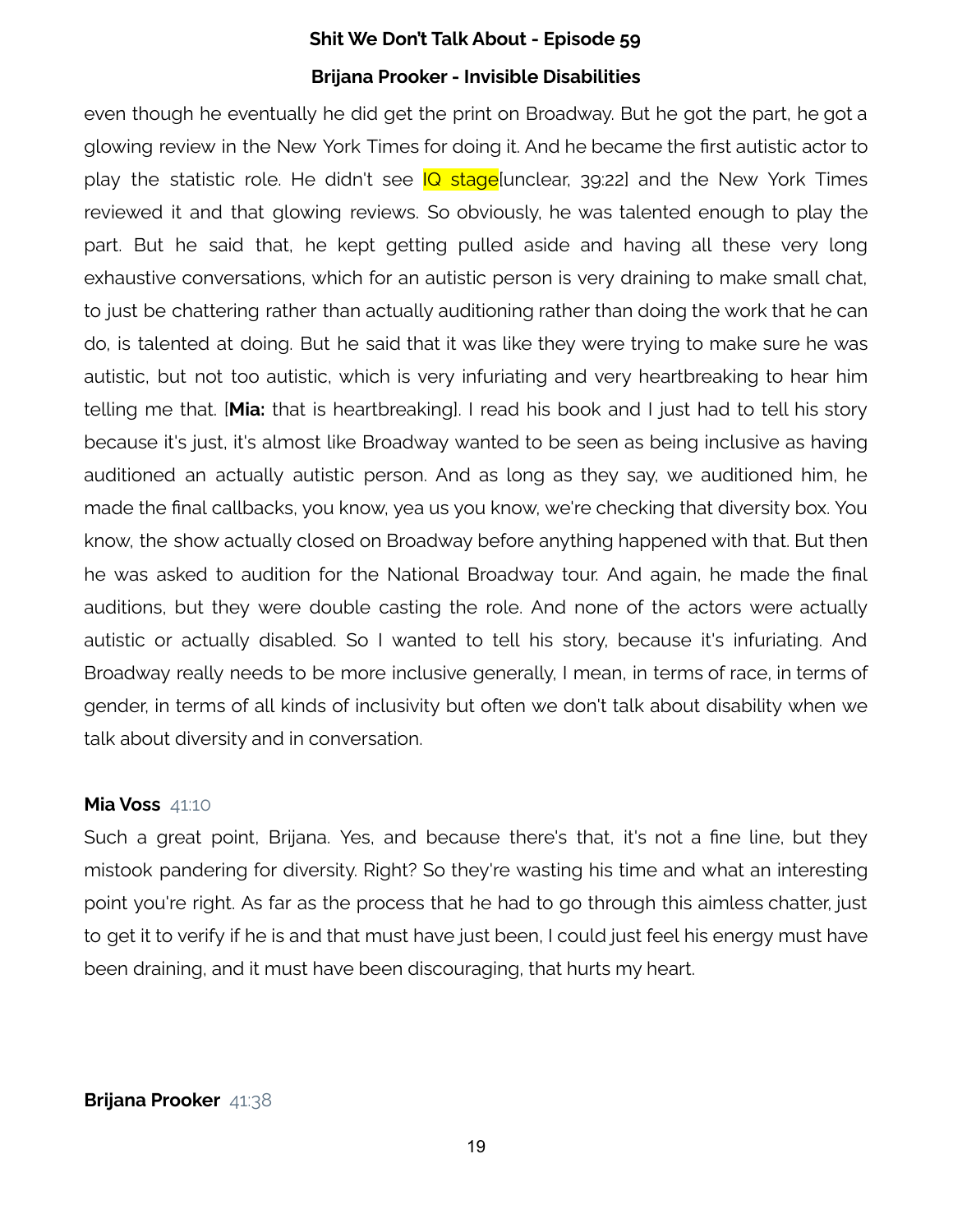It really does. I mean, just you know, you and I have talked about being empathic, like how much energy it can take to have these kinds of conversations, and to take on other people's pain and it can be just very, very draining even as non-autistic person, but just to add all of everything that comes with being autistic onto that and how draining it is. And he just told me that it was almost like they wanted him to prove that he was so called high functioning autism, which is just a terrible label to begin with. It's just horrible. It's just that you're autistic or not autistic and let's stop putting these judgments on…

**Mia Voss** 42:18

Labels, category.

### **Brijana Prooker** 42:19

Labels categorizing your disability or your just humaneness. It's just really, it's really heartbreaking to hear. And I wanted to write about it.

#### **Mia Voss** 42:30

Thank you for that reminder. Yes. And thank you for that reminder about that distinction, because I know and I am constantly learning, there are just labels that we put on things to soften or to pigeonhole people as well. And that's such a great reminder of like using things like that, oh, but they are XYZ, they are high functioning, oh, but you can't tell. I mean, the pressure of that kind of thing. I went to this event yesterday, it was beautiful presentation here in Colorado, and it was called the Mudra presentation, the family were all from India. So that was their dance company. And it was a very diverse, though, it was just beautiful. And the one thing I loved is there was a young man they brought on stage had to be about 14 or 15. And he had one of the instructors with him. And I believe that he could, that he visually impaired and just the way she held him and his feet were stomping and he was singing, and does that representation of this young man's beautiful voice and message that he had to be heard because I believe he, I don't believe that he actually spoke that much. But when he heard the singing, I just could not take my eyes off of seeing him be able to express his talent. And that they gave him that space and brought him out there. So that representation pieces is so incredibly important. So thank you for bringing that up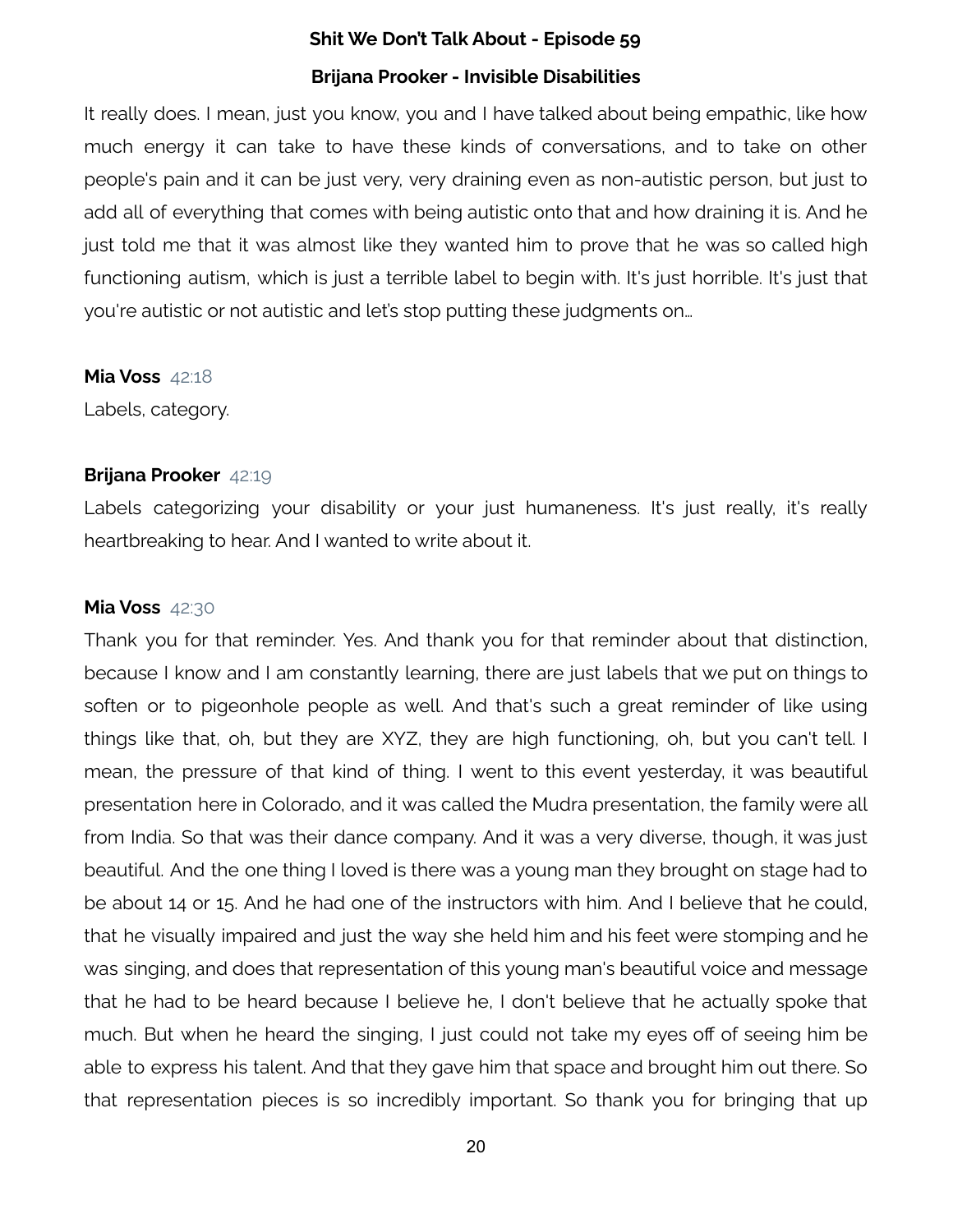about him. And we're going to start wrapping up but I wanted to bring up something that I kind of put together for you that I love. I saw in one of your, one of the things that you said because of chronic illness.

You said this in your interview and I want to post that with the two young ladies talking about the not being nice article that you wrote. Yeah. Oh, in Elle, I'm going to, you all have to read this every age because these young women are 30 years younger than me and we're all still learning a lot of the same shit that society is on their bullshit all the time, whether it was before social media or not. But I love that you stated because of chronic illness, you only write about the things that you care about because it takes too much energy out of you. And I just want to just tell you how much I appreciate that you've been able to parlay a lot of your pain and I'll post a link to that. I actually interviewed your mom. That's how we, I didn't realise that we knew each other. I used to read cross talk) your mom's show about like 10 years ago. So shout out to your mom. And if you like we can mention her name or at least your experience. And you know, they made a Lifetime Movie Channel out of it. So in addition to what you're going through as a child, I see why it was put on the back burner to figure out about your pain.

#### **Brijana Prooker** 45:20

Yeah. Yeah. And yeah, as you say, I only have so much energy in a day, there's only so much writing I can do without being just in unbearable amount of pain. But, you know, I do have a voice and I want to use it for what matters to me. And what's most important, whether that's talking about domestic violence or chronic illness, chronic pain, disability, gender, obviously, when it's run the gamut today, yes, I write. There's quite a few things I'm passionate about. But yes, I only really want to, because I do devote so much time and energy to these things. It's not just an easy piece, I'm gonna write off quickly, I want to do all the research and talk to all the people and make sure that I'm talking to a diverse group of people. So it takes a lot of energy. I want to write about the things I care about. I pick and choose very carefully.

#### **Mia Voss** 46:15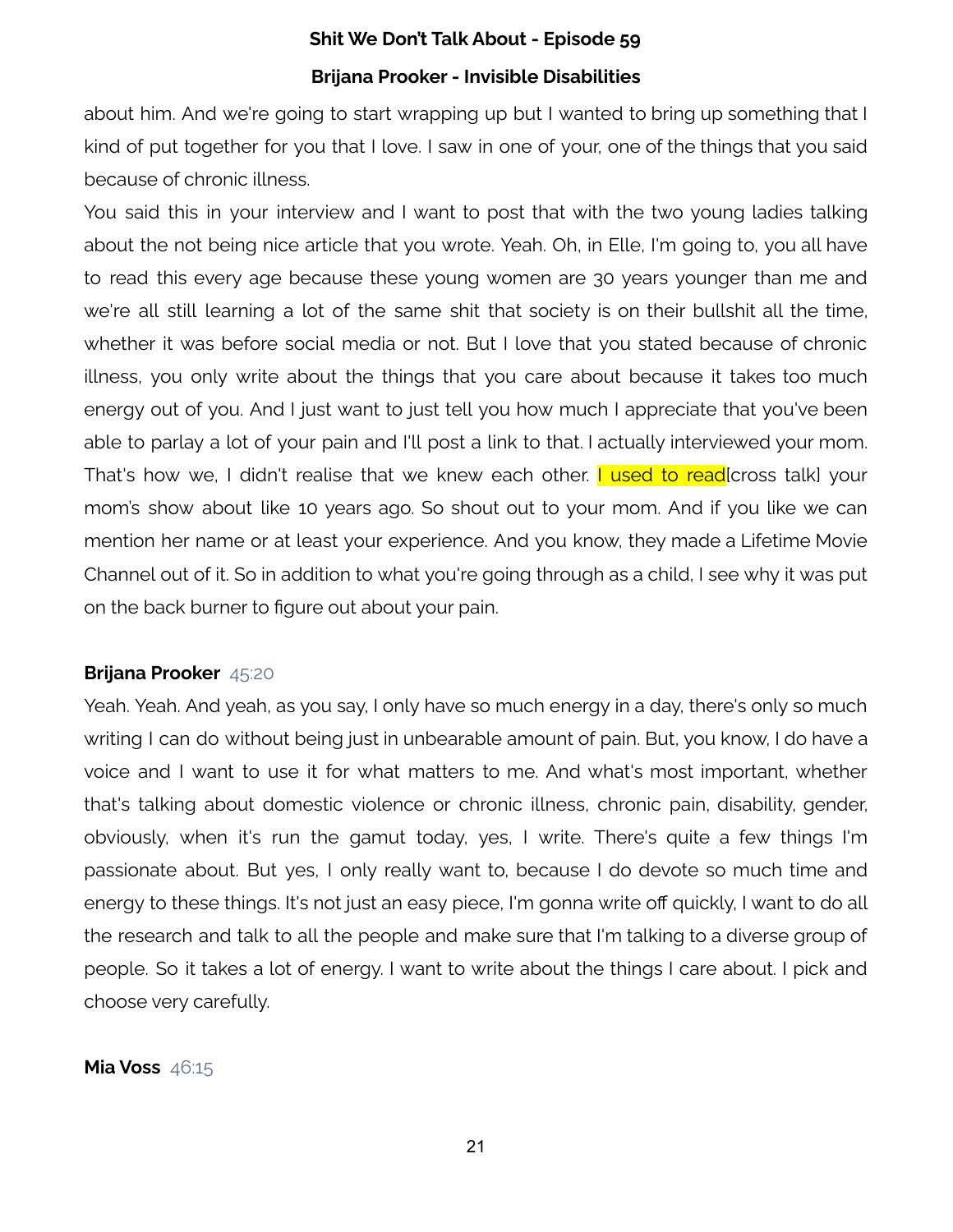Yes, and I was working out and listening to that I literally like stopped to ran over to my computer and wrote down that this that really struck me and I just think that's so beautiful that you've like, it's parlayed that into using your voice and then using your voice carefully and when you do speak, you really mean it. And I love that you cover women in media, theatre arts, accessibility, gender bias in medicine, health, chronic pain, disability, feminism, domestic violence, gender, female leaders and politics. So we're gonna post some links to that. You just finished an article for Shondaland as well. I mean, you're in it.

## **Brijana Prooker** 46:53

I did, it came out toda. I just never know when it's gonna come out and it came out today. So it's very exciting. I interviewed Broadway star Ali Stroker, who was the first person in a wheelchair to go on Broadway. And then she made history once again by becoming the first person in a wheelchair to win the Tony Award. And she won for playing Ito Annie in Oklahoma. And I talked to her for Shondaland about a children's book that she wrote called Ali and The Sea Stars and it's about a girl with a disability who puts on a play on the beach with their friends and so it's giving disability visibility in her book and then obviously by her being on stage it's giving disability visibility too. You know, people haven't seen themselves on stage or haven't seen themselves represented in a book.

#### **Mia Voss** 47:45

Which I love you giving Disability Visibility. That is fabulous. And by the way, thanks for the grace and I'll accept that story there a little bit ago. If you're like No, that was me that got fired.

#### **Brijana Prooker** 47:48

[laughs] I was the one who got fired. He didn't get hired. I was wondering.

## **Mia Voss** 48:03

Awesome, sweetie, thank you so much. Where can we find you and again, I will post all the links in the podcast but tell us where you would like for us to go follow you.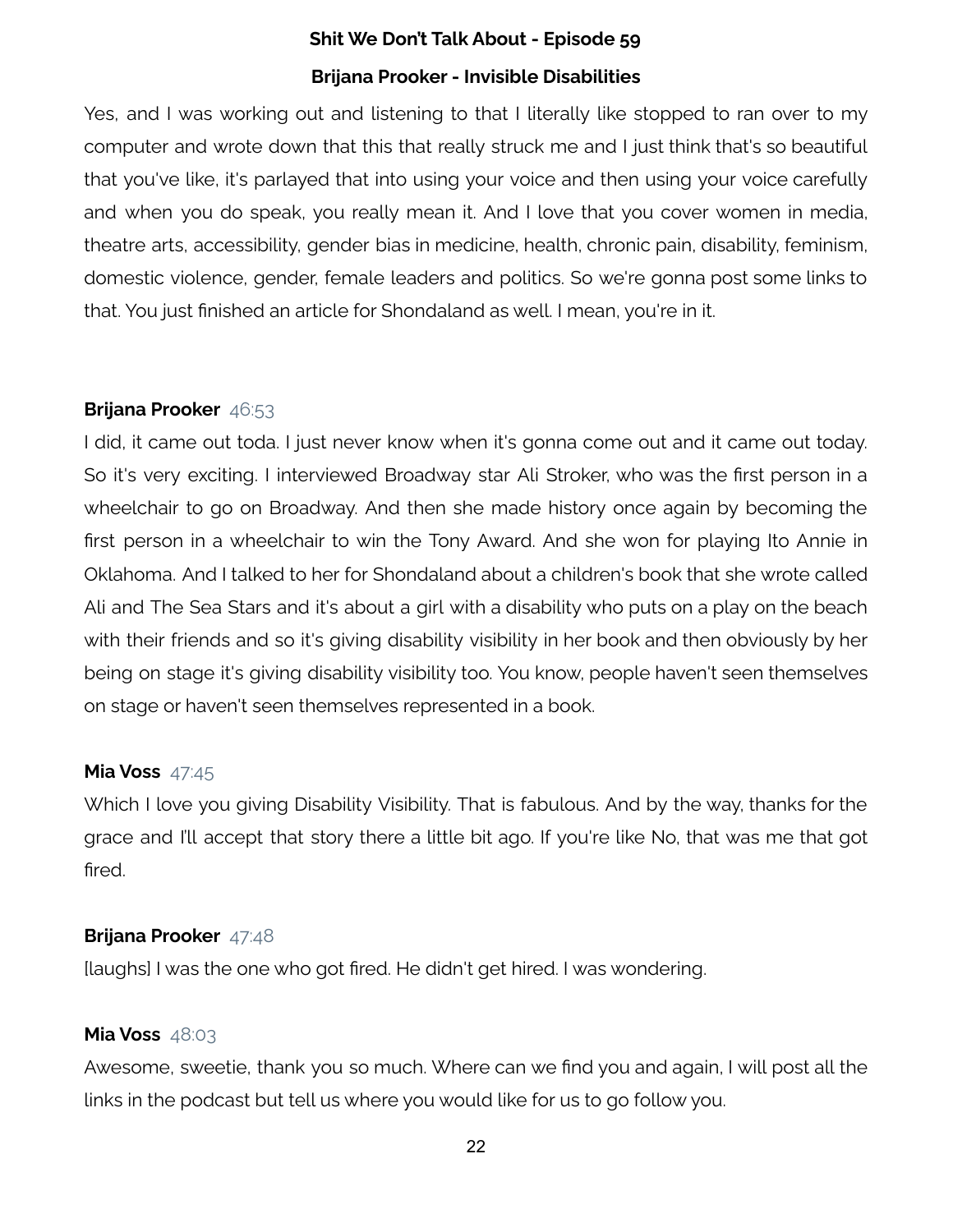## **Brijana Prooker** 48:10

You can follow me on Instagram @Briprooker because for some reason, Instagram said that my full name Brijana was in use, which it wasn't but I went with @Briprooker because that's all they would let me do. I'm also on Twitter @Briprooker. I'm on Facebook as my full name Brijana Prooker , LinkedIn, and just check me out on Brijana Prooker

### **Mia Voss** 48:35

Yes, I love that Twitter's been great to follow you on that too. One last question. And we're gonna get out of here. Tell me what your favorite swear word or swear phrase is?

## **Brijana Prooker** 48:46

Oh my goodness. I mean, I don't use swear phrases like very often so when I do it's like very serious. Just kind of the thing of like, I don't write very many articles a year but when I write about it, it's something important. So I would say probably fuck off. It would be my favorite.

#### **Mia Voss** 49:10

That's all you need to say. You really, really, really mean it.

#### **Brijana Prooker** 49:15

Yes, exactly.

#### **Mia Voss** 49:18

All right, honey, thank you for joining us today and sharing all your good info. I so appreciate you.

#### **Brijana Prooker** 49:23

Thank you. I so appreciate you too. I'm so grateful that we got to chat and discuss all these really important things.